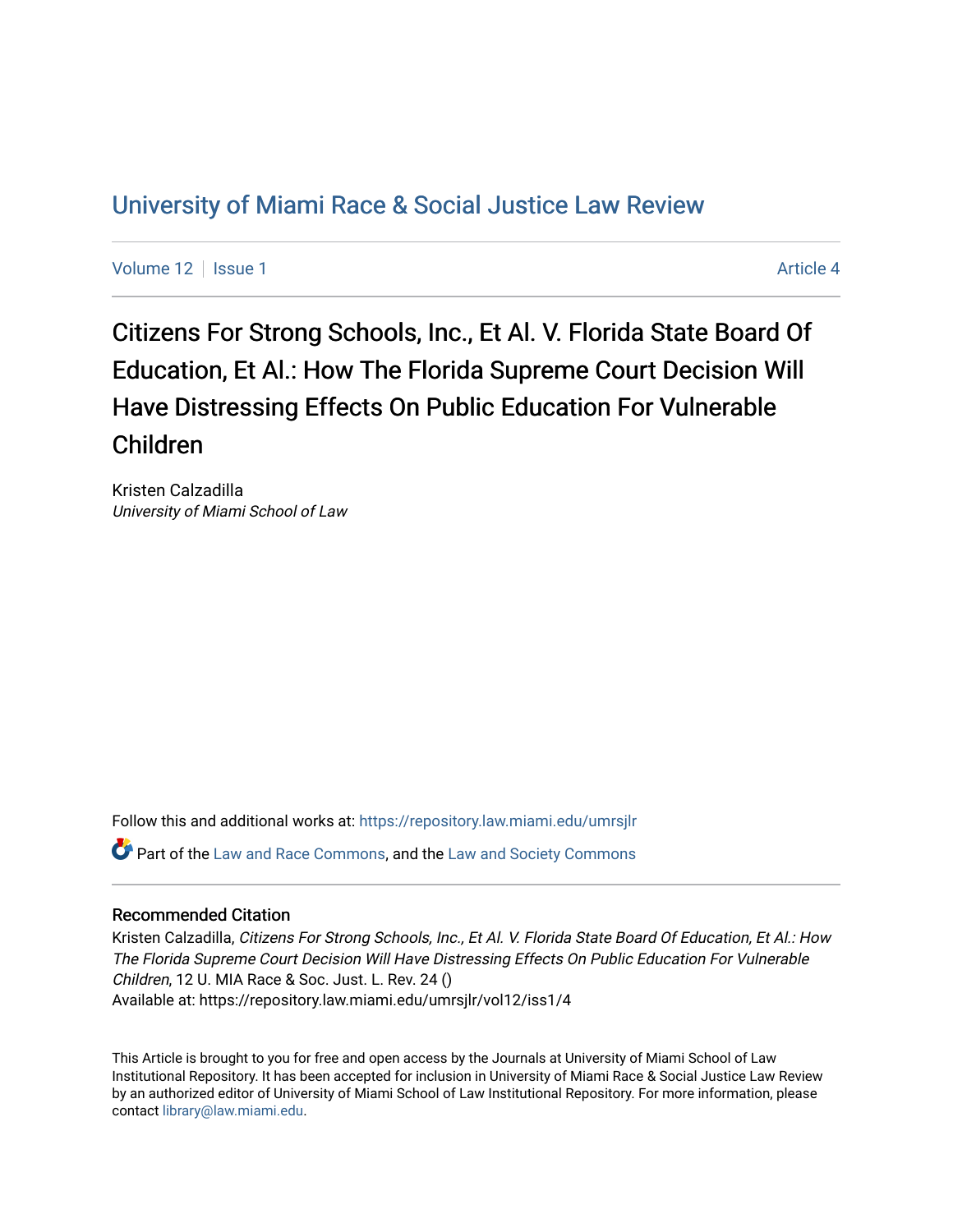## Citizens For Strong Schools, Inc., Et Al. V. Florida State Board Of Education, Et Al.:

# How The Florida Supreme Court Decision Will Have Distressing Effects On Public Education For Vulnerable Children

#### Kristen Calzadilla\*

*Free public-school education is fundamental aspect to many citizens life, liberty, and pursuit of happiness in the United States. As states add constitutional provisions guaranteeing a public education, there are still great disproportionalities in the adequacy pf education provided to underrepresented students. Such are the issues at the heart of the recent Florida Supreme Court case, Citizens for Strong Schools, Inc., et al. v. Florida State Board of Education, et al. Citizens for Strong Schools throws its hat into the contentious debate over equitable educational standards. However, despite other state supreme courts' rulings that similar provisions in the state constitutions are justiciable, thereby giving the injured parties a way to force legislative change, the Florida Supreme Court refused to get involved, declaring the provision a nonjusticiable political issue that does not allow for judicial intervention to remedy the inequitable policies.*

<sup>\*</sup> I am very grateful for the opportunity to have researched and published an article on a topic that means so much to me. I would especially like to thank Bernie Perlmutter, who has been the best mentor I could ever ask for and without whom this article would not exist; my parents, who have supported me throughout my entire life and especially in law school; and Raymond, who encouraged me to attend law school and who pushes me to be the best version of myself so that I can contribute better to the world. I am immensely thankful for all of you.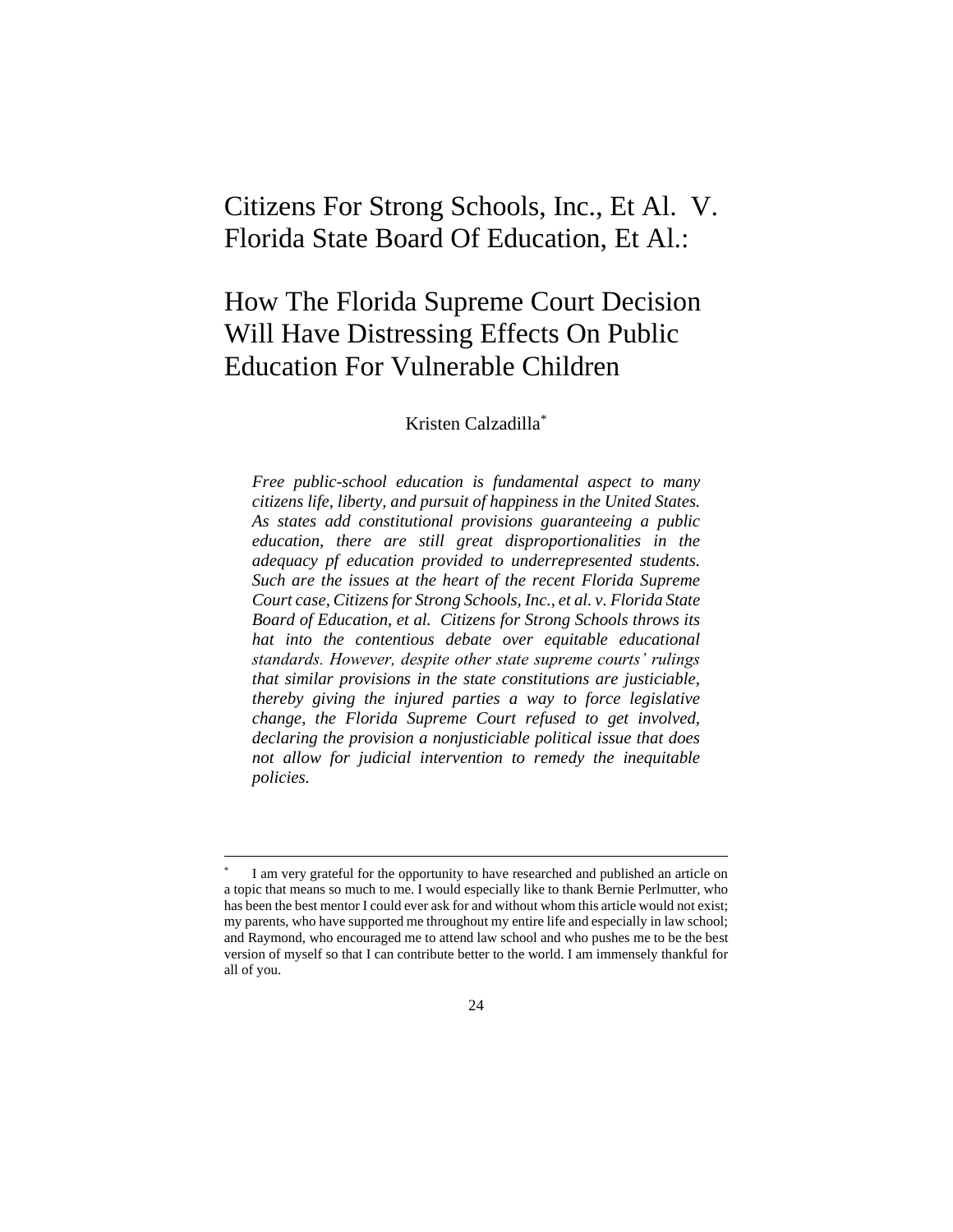### TABLE OF CONTENTS

|    |                                                                       | 26 |
|----|-----------------------------------------------------------------------|----|
| H. | THE 1998 CONSTITUTIONAL AMENDMENT AND ITS                             |    |
|    |                                                                       |    |
|    | III. BACKSTORY AND EXPLANATION OF CITIZENS FOR                        |    |
|    |                                                                       |    |
|    | <i>i.</i> Procedural History prior to Florida Supreme Court ruling 35 |    |
|    |                                                                       |    |
|    |                                                                       |    |
|    | THE PLURALITY IN CITIZENS FOR STRONGER<br>i.                          |    |
|    | <b>SCHOOLS ERRONEOUSLY INTERPRETED</b>                                |    |
|    | PETITIONERS' ALLEGATION AS A NONJUSTICIABLE                           |    |
|    |                                                                       |    |
|    | ii. THE LACK OF UNIFORMITY AND ADEQUATE                               |    |
|    | PROVISIONS WILL HAVE DEVASTATING EFFECTS ON                           |    |
|    | FLORIDA'S CHILDREN—ESPECIALLY ITS MOST                                |    |
|    |                                                                       |    |
|    |                                                                       |    |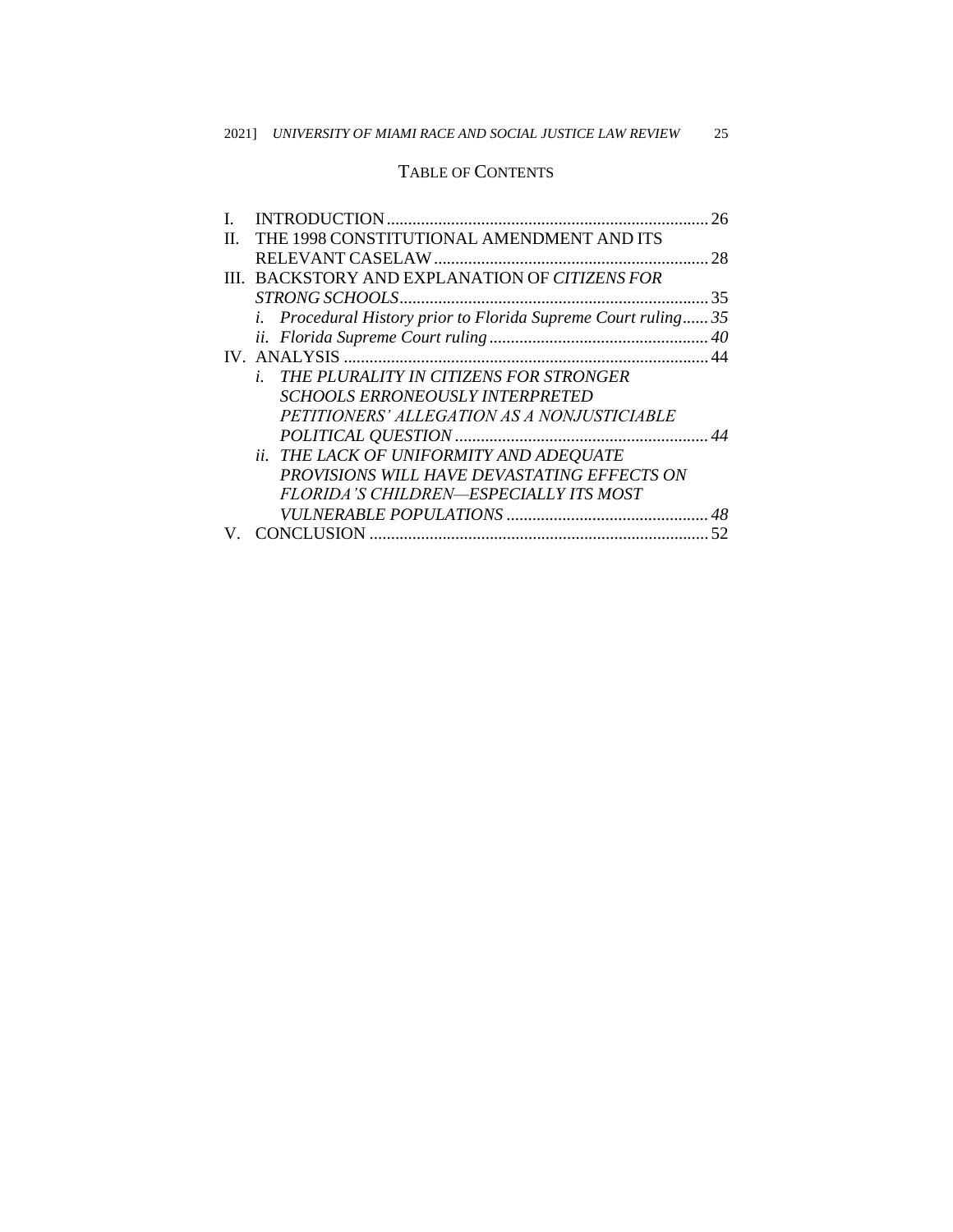#### I. INTRODUCTION

Free public-school education is a fundamental piece of the fabric of the United States—a symbol of our historic faith in upward mobility in a democracy. It is so important, in fact, that many states, including Florida, have put provisions regarding educational guarantees into the state's constitution<sup>1</sup>. Florida's Constitution, for example, has the following educational mandate:

> The education of children is a fundamental value<sup>2</sup> of the people of the State of Florida. It is, therefore, a paramount duty of the state<sup>3</sup> to make adequate provision for the

<sup>2</sup> Florida's citizens have believed in the essential nature of education since its inception: "[E]ducation is absolutely essential to a free society under our government structure." Bush v. Holmes, 919 So. 2d 392, 405 (Fla. 2021) (quoting Coal. for Adequacy & Fairness in Sch. Funding, Inc. v. Chiles, 680 So. 2d 400, 409 (Fla. 1996) (Overton, J. concurring)). The term "fundamental value" is adopted from the language used by the dissent in Coalition: "Surely all would agree that education is a fundamental value in our society . . . .The people of Florida recognized the fundamental value of education by making express provision for education in our constitution." Jon Mills & Timothy McLendon, *Strengthening the Duty to Provide Public Education*, 72 NO.9 FLA. BAR J. 28 (1998) (quoting *Coal.*, 680 So. 2d at 410 (Anstead, J., dissenting)).

3 Indeed, the Supreme Court noted public education as a paramount duty of the state in cases such as Brown v. Board of Education: "education is perhaps the most important function of state and local government. Compulsory school attendance laws and the great expenditures for education both demonstrate our recognition of the importance of education to our democratic society . . . [S]uch an opportunity, where the state has undertaken to provide it, is a right which must be made available to all on equal terms." 347 U.S. 483, 493 (1954). See also Plyler v. Doe, 457 U.S. 202, 221 (1982): "The American people have always regarded education and [the] acquisition of knowledge as matters of supreme importance ... In addition, education provides the basic tools by which

<sup>1</sup> *See* Ala. CONST. art. XIV, § 256; Alaska CONST. art. VII, § 1; Ariz. CONST. art. XI, § 1; Ark. CONST. art. XIV, § 1; Cal. CONST. art. IX, § 1; Colo. CONST. art. IX, § 1; Conn. CONST. art. VIII, §§ 1-2; Del. CONST. art. X, § 1; Ga. CONST. wart. VIII, § 1; Haw. CONST. art. X, § 1; Idaho CONST. art. IX, § 1; Ill. CONST. art. X, § 1; Ind. CONST. art. VIII, § 1; Iowa CONST. art. IX, § 1; Kan. CONST. art. VI, § 1; Ky. CONST. § 183; La. CONST. art. VIII, § 1; Me. CONST. art. VIII, pt. 1, § 1; Md. CONST. art. VIII, § 1; Mass. CONST. art. V, § 2; Mich. CONST. art. VIII, § 2; Minn. CONST. art. XIII, § 1; Miss. CONST. art. VIII, § 201; Mo. CONST. art. IX, § 1(a); Mont. CONST. art. X, § 1; Neb. CONST. art. VII, § 1; Nev. CONST. art. XI, § 1; N.H. CONST.pt. Second, art. 83; N.J. CONST. art. VIII, §4, para. 2; N.M. CONST. art. XII, § 1; N.Y. CONST. art. XI, § 1; N.C. CONST. art. I, § 15; id. art. IX, §§ 1-2; N.D. CONST. art. VIII, §§ 1, 4; Ohio CONST. art. VI, § 2; Okla. CONST. art. XIII, § 1; Or. CONST. art. VIII, §§ 3, 8; Pa. CONST. art. III, § 14; R.I. CONST. art. XII, § 1; S.C. CONST. art. XI, § 3; S.D. CONST. art. VIII, § 1; Tenn. CONST. art. XI, § 12; Tex. CONST. art. VII, § 1; Utah CONST. art. X, § 1; Vt. CONST. § 68; Va. CONST. art. VIII, § 1; Wash. CONST. art. IX, § 1; W. Va. CONST. art. XII, § 1; Wis. CONST. art. X, § 3; Wyo. CONST. art. I, § 23.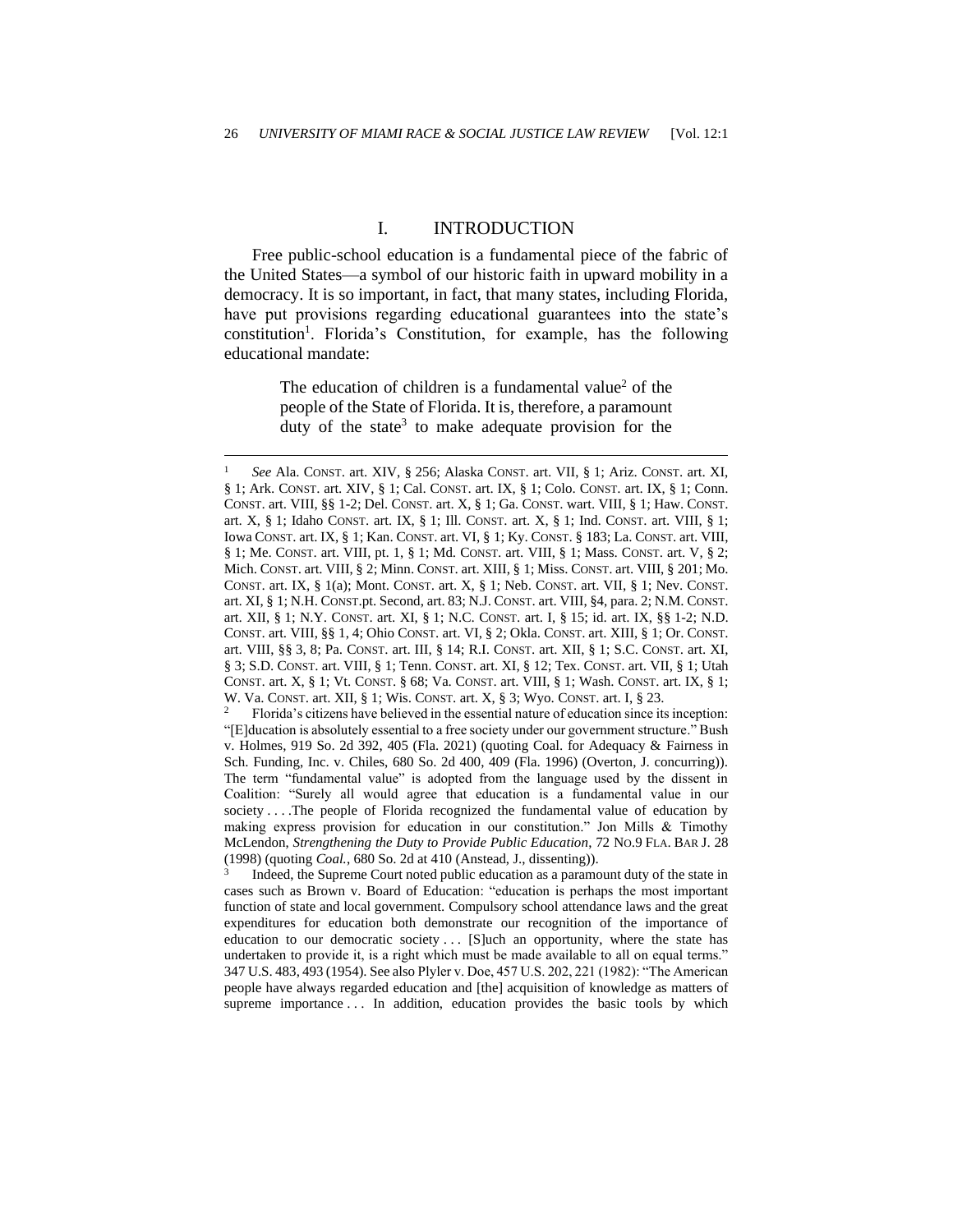education of all children residing within its borders. *Adequate provision shall be made by law for a uniform, efficient, safe, secure, and high-quality system of free public schools that allows students to obtain a highquality education . . . .* 4

Public school education, though, must be adequate and equitable for *all* students, and states must take responsibility when its school system is not living up to the standards that America's children deserve.<sup>5</sup> If a state's policies are disproportionately, negatively affecting vulnerable children's lives—such as minority children, children born into lower socioeconomic classes, and children with disabilities—then those affected must have an ability to challenge the policies as injured parties, especially if those policies are rooted in the state constitution. A claim based on the state's constitutional issues are typical examples of the kinds of claims that are commonly dealt with in the judiciary.<sup>6</sup> But what happens when a state Supreme Court refuses to rule on constitutional issues?

<sup>6</sup> *See generally In re* Sen. Jt. Res. of Legis. Apportionment 1176, 83 So. 3d 597, 686 (Fla. 2012) (issuing declaratory judgment that senate apportionment plan was unconstitutional); Askew v. Schuster, 331 So.2d 297, 300 (Fla. 1976) (The Court "will not

individuals might lead economically productive lives to the benefit of us all. In sum, education has a fundamental role in maintaining the fabric of society." (quotations omitted).

Fla. CONST. art. IX, § 1(a) (emphasis added).

<sup>5</sup> Indeed, the educational mandates in other states' constitutions have been found to be justiciable in a variety of situations: *See* Citizens for Stronger Schs., Inc. v. Fla. State Bd. of Educ., 262 So. 3d 127, 149, n. 16 (Fla. 2021) (Pariente, J., Dissenting) (See, e.g., Lobato v. State, 304 P.3d 1132, 1137 (Colo. 2013) ("Plaintiffs presented a justiciable claim because 'determin[ing] whether the state's public school financing system is rationally related to the constitutional mandate that the General Assembly provide a "thorough and uniform" system of public education' does not 'unduly infring[e] on the legislature's policymaking authority.'" (quoting Lobato v. State, 218 P.3d 358, 363 (Colo. 2008)); Conn. Coal. for Just. in Educ. Funding, Inc. v. Rell, 295 Conn. 240, 242 (2010) ("[T]his court has a role in ensuring that our state's public school students receive th[e] fundamental guarantee" provided in the state constitution.); Rose v. Council for Better Educ. Inc., 790 S.W.2d 186, 189 (Ky. 1989); Cruz-Guzman v. State, 916 N.W.2d 1, 9 (Minn. 2018) ("Although specific determinations of educational policy are matters for the Legislature, it does not follow that the judiciary cannot adjudicate whether the Legislature has satisfied its constitutional duty under the Education Clause."); Columbia Falls Elementary Sch. Dist. No. 6 v. State, 109 P.3d 257, 261 (2005) ("As the final guardian and protector of the right to education, it is incumbent upon the court to assure that the system enacted by the Legislature enforces, protects and fulfills the right. We conclude this issue is justiciable."); Leandro v. State, 346 N.C. 336, 488 S.E.2d 249, 253 (1997) ("It has long been understood that it is the duty of the courts to determine the meaning of the requirements of our Constitution."); McCleary v. State, 173 Wash. 2d 477, 269 P.3d 227, 231 (2012) ("The judiciary has the primary responsibility for interpreting [the constitution] to give it meaning and legal effect."); see also, e.g., Hoke Cnty. Bd. of Educ. v. State, 358 N.C. 605, 599 S.E.2d 365 (2004)).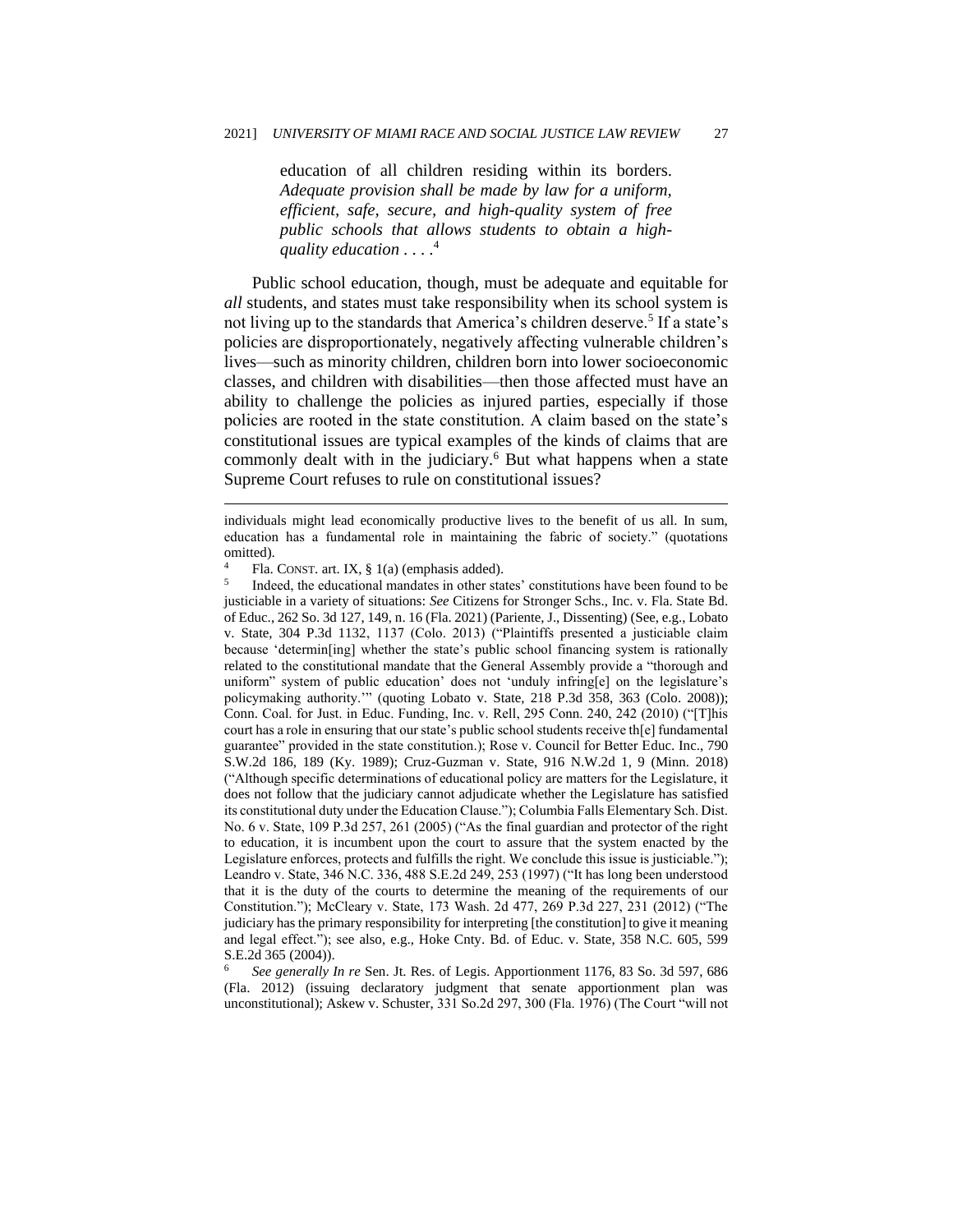#### 28 *UNIVERSITY OF MIAMI RACE & SOCIAL JUSTICE LAW REVIEW* [Vol. 12:1

Such are the issues at the heart of the recent Florida Supreme Court case, *Citizens for Strong Schools, Inc., et al. v. Florida State Board of Education, et al.*<sup>7</sup> *Citizens for Strong Schools* throws its hat into the contentious debate over equitable educational standards. However, despite other state supreme courts' rulings that similar provisions in the state constitutions are justiciable, thereby giving the injured parties a way to force legislative change,<sup>8</sup> the Florida Supreme Court refused to get involved, declaring the provision a nonjusticiable political issue that does not allow for judicial intervention to remedy the inequitable policies.

This case note contains five parts, including its introduction. Part II describes the relevant constitutional history of education in Florida and analyzes both the duty that the relevant educational amendment from 1998<sup>9</sup> created for the State of Florida, as well as the legislation and policies that stemmed from the constitutional amendment. Part III explains the case law that led to and followed the relevant constitutional amendment. Part IV describes *Citizens for Strong Schools*' backstory and analyzes how the court's ruling stands as a break from the trends in other state supreme courts to utilize state constitutional protections for school equity and the troubling implications of the ruling in the instant case. Part V is the Conclusion.

### II. THE 1998 CONSTITUTIONAL AMENDMENT AND ITS RELEVANT CASELAW

Florida became a state of the union in 1845, seven years after the thenterritory drafted a constitution.<sup>10</sup> The Constitution was amended in 1868 to include the language that it was "the paramount duty of the State to make ample provision for the education of all the children."<sup>11</sup> In 1885, the

seek to substitute its judgment for that of another coordinate branch of government, but will only measure acts done with the yardstick of the constitution") (citations omitted); Dade Cnty. Classroom Tchrs. Ass'n, Inc. v. Legislature, 269 So. 2d 684, 686 (Fla. 1972) ("The judiciary is in a lofty sense the guardian of the law of the land and the Constitution is the high law. A constitution would be a meaningless instrument without some responsible agency of government having authority to enforce it.").

<sup>7</sup> Citizens for Strong Schs., Inc. v. Fla. State Bd. Of Educ., 262 So. 3d 127 (Fla. Dist. Ct. of App. 2019).

See id. at 149, n.16 (Pariente, J., Dissenting).

<sup>9</sup> Fla. CONST. art. IX, § 1(a) (1998).

Citizens for Strong Schs., Inc., 262 So. 3d at 127 (citing Coal. for Adequacy & Fairness in Sch. Funding, Inc. v. Chiles, 680 So. 2d 400, 405 (Fla. 1996)).

<sup>11</sup> Fla. CONST. art. IX, § 1 (1868); *see also* 2 FRANCIS NEWTON THORPE, THE FEDERAL AND STATE CONSTITUTIONS, COLONIAL CHARTERS, AND OTHER ORGANIC LAWS OF THE STATES, TERRITORIES, AND COLONIES NOW OR HERETOFORE FORMING THE UNITED STATES OF AMERICA, at 716 (Government Printing Office, 1909).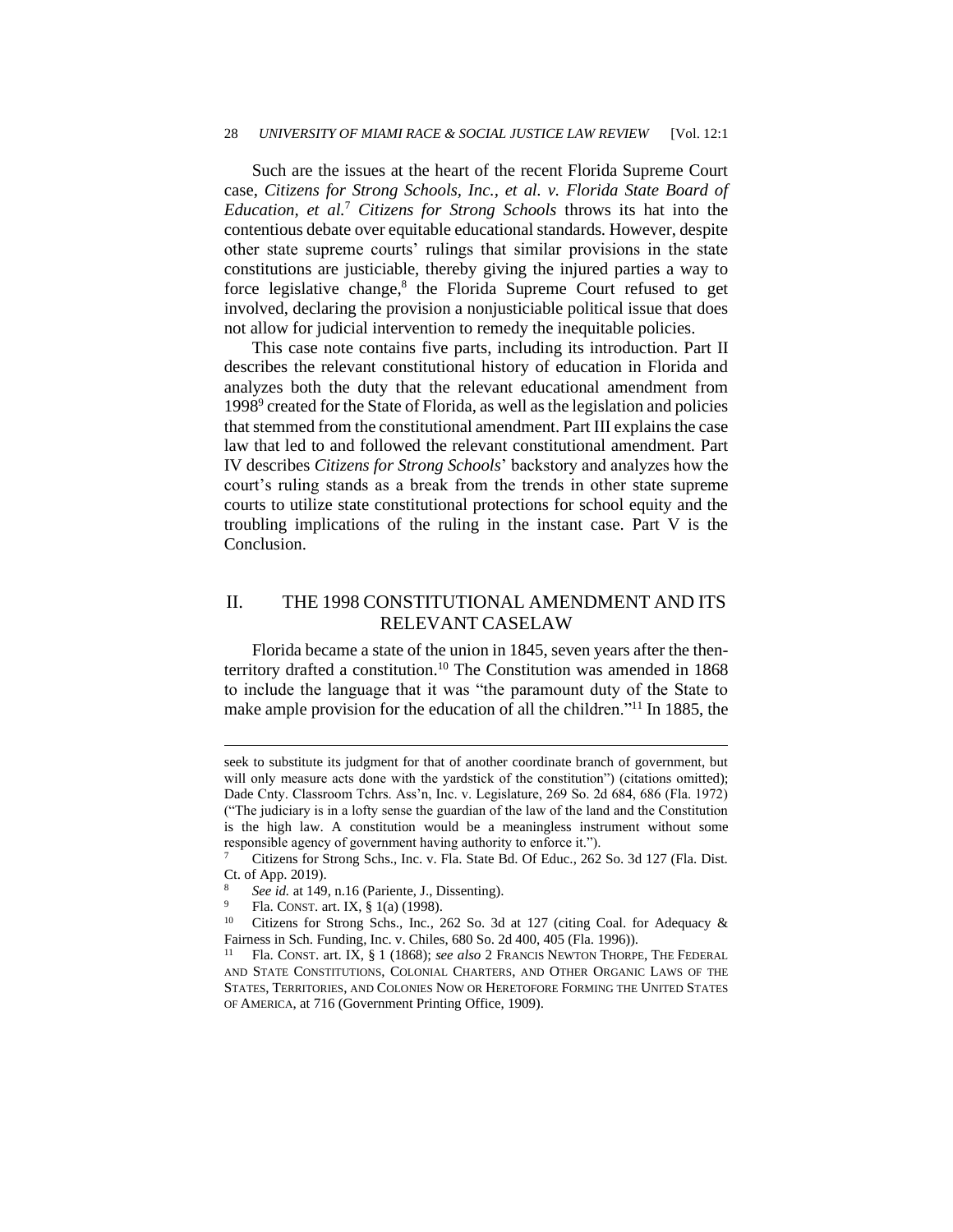phrase "paramount duty" was deleted from the Constitutional amendment, and the strength of the State's duty was reduced substantially.<sup>12</sup> Prior to 1998, article IX § 1(a) stated that *"[a]dequate* provision shall be made by law for a uniform system of free public schools."<sup>13</sup>

The seminal interpretation of the pre-1998 amendment came in 1996 with the Florida Supreme Court case, *Coalition for Adequacy & Fairness in School Funding, Inc. v. Chiles*. <sup>14</sup> In *Coalition*, Appellants—which consisted of 11 Florida public school students and their parents and guardians, 23 citizens and taxpayers of the State of Florida who are also members of various school boards in the state, and 45 school boards from varying counties in Florida<sup>15</sup>—sought declaratory relief and requested the trial court declare an adequate education a fundamental right under the Constitution.<sup>16</sup> Appellants alleged that the State had "failed to provide its students that fundamental right by failing to allocate adequate resources for a uniform system of free public school as provided for in the Florida Constitution."<sup>17</sup> Appellants further alleged the following:

> (1) Certain students are not receiving adequate programs to permit them to gain proficiency in the English language; (2) Economically deprived students are not receiving adequate education for their greater educational needs; (3) Gifted, disabled, and mentally handicapped children are not receiving adequate special programs; (4) Students in property-poor counties are not receiving an adequate education; (5) Education capital outlay needs are not adequately provided for; and (6) School districts are unable to perform their constitutional duties because of the legislative imposition of noneducational and quasieducational burdens.<sup>18</sup>

A "paramount duty" imposes a Category IV duty upon the legislature, the highest duty possible to impose on a legislature. *Coal. for Adequacy & Fairness in Sch. Funding, Inc.*, 680 So. 2d at 405. By dropping such language, the 1885 Constitutional amendment reduces the strength of the duty on the legislature. *See also* Mills and McLendon, *supra* note 2 (discussing previous Florida constitutional educational mandate in the 1868 constitution and how the 1885 constitutional amendment reduced the duty imposed on the state to provide for public education.); *see also* Barbara J. Staros, *School Finance Reform Litigation in Florida: A Historical Analysis,* 23 STETSON L. REV. 497, 498-99 (1994). <sup>13</sup> *See* Citizens for Strong Schs., Inc. v. Fla. State Bd. Of Educ., 262 So. 3d 127, 129

<sup>(</sup>Fla. 1st DCA 2019) (citing Fla. CONST. art. IX, § 1(a) (1968)) (emphasis added).

<sup>&</sup>lt;sup>14</sup> *Coal. for Adequacy & Fairness in Sch. Funding, Inc.*, 680 So. 2d at 400.<br><sup>15</sup> *Id at 402 n 1* 

 $\frac{15}{16}$  *Id.* at 402, n.1.

 $\frac{16}{17}$  *Id.* at 402.

 $\frac{17}{18}$  *Id.* 

<sup>18</sup> *Id.*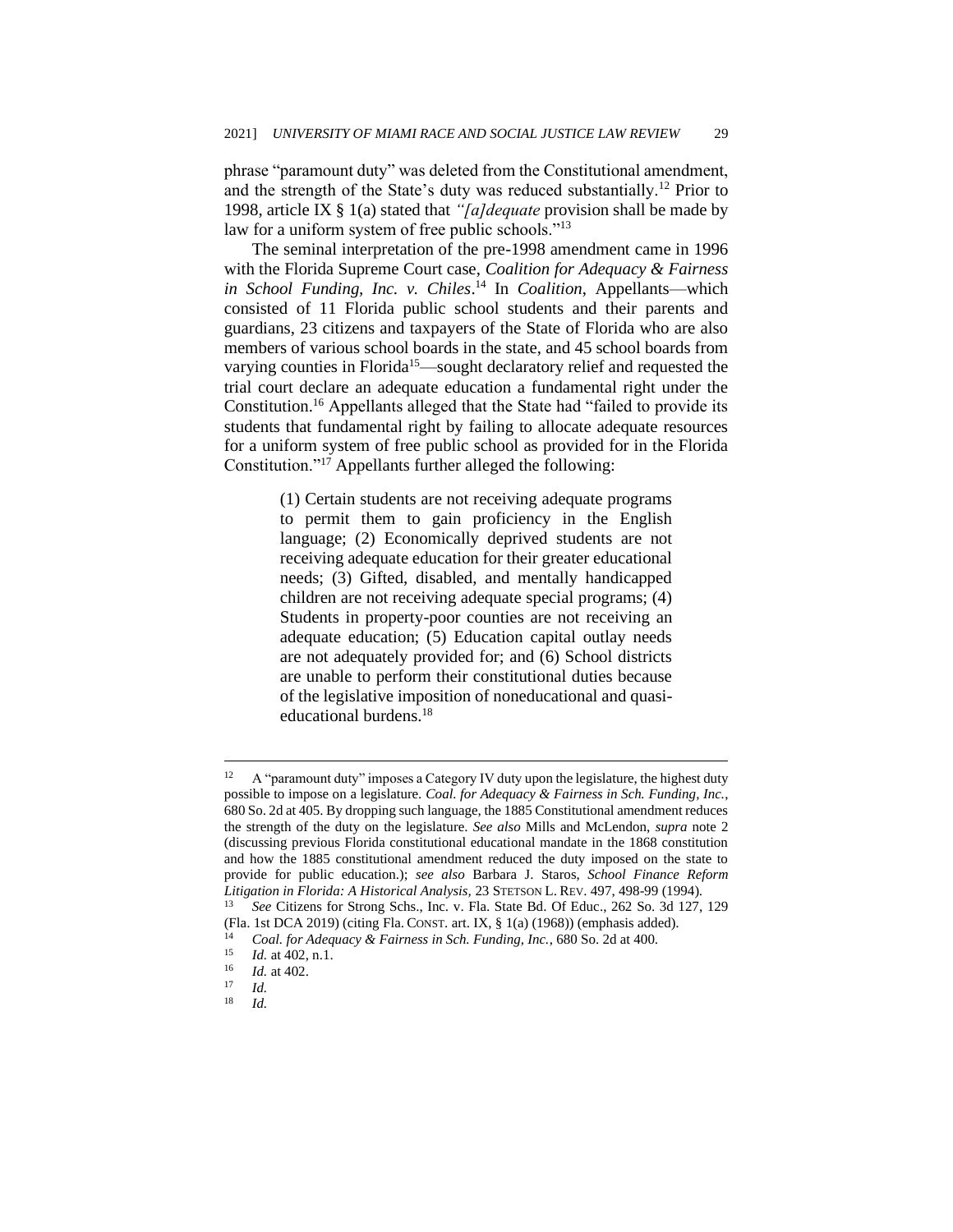Appellees argued that Appellants raised a non-justiciable political question and that due to the separation of powers doctrine, the nonjusticiable political question is outside of the scope of the judiciary's jurisdiction.<sup>19</sup> They further argued that "the constitution has committed the determination of 'adequacy' to the legislature, and that there is a 'lack of judicially discoverable and manageable standards; to apply to the question of 'adequacy.'"<sup>20</sup>

The Court agreed with the Appellee's arguments, holding that Appellants "failed to demonstrate in their allegations, or in their arguments on appeal, an appropriate standard for determining 'adequacy' of support provided by state that would not present a substantial risk of judicial intrusion into the powers and responsibilities assigned to the legislature, in violation of the separation of powers doctrine."<sup>21</sup> The Court affirmed the dismissal of the complaint, which "asked the trial court to declare that an adequate education is a fundamental right . . . and that the State has failed to provide its students that fundamental right by failing to allocate adequate resources for a uniform system of free public schools."<sup>22</sup> In rejecting this claim, the Florida Supreme Court reasoned the Appellants "made a blanket assertion that the entire system is constitutionally inadequate $123$  which would require judicial intrusion into the Legislative branch's appropriations power. The Court agreed with the trial court's order, which stated that "there is no textually demonstrable guidance in Article IX, section 1, by which the courts may decide, [*a priori*], whether given an over level of state funds is 'adequate' in the abstract."<sup>24</sup> The Court further agreed with the trial court's ruling on the constitutionality of the state legislature's appropriations for education would violate the separation of powers doctrine of the Florida Constitution: "To decide such an abstract question of 'adequate' funding, the courts would necessarily be required to subjectively evaluate the Legislature's value judgments as to the spending priorities to be assigned to the state's many needs, education being one of them."<sup>25</sup>

Justice Ben Overton concurred with the holding but disagreed with certain aspects of the majority's reasoning; namely, he stressed his belief that the judiciary can enforce Article IX, § 1 in certain specific cases. Justice Overton additionally emphasized that the outcome of the case "does not preclude the treatment of education as an essential, fundamental

 $\frac{19}{20}$  *Id.* at 408.

 $\frac{20}{21}$  *Id.* 

 $\frac{21}{22}$  *Id.* at 400.

 $\frac{22}{23}$  *Id.* at 402.

*Id.* at 406.

 $\frac{24}{25}$  *Id.* 

*Id.* at 407-08.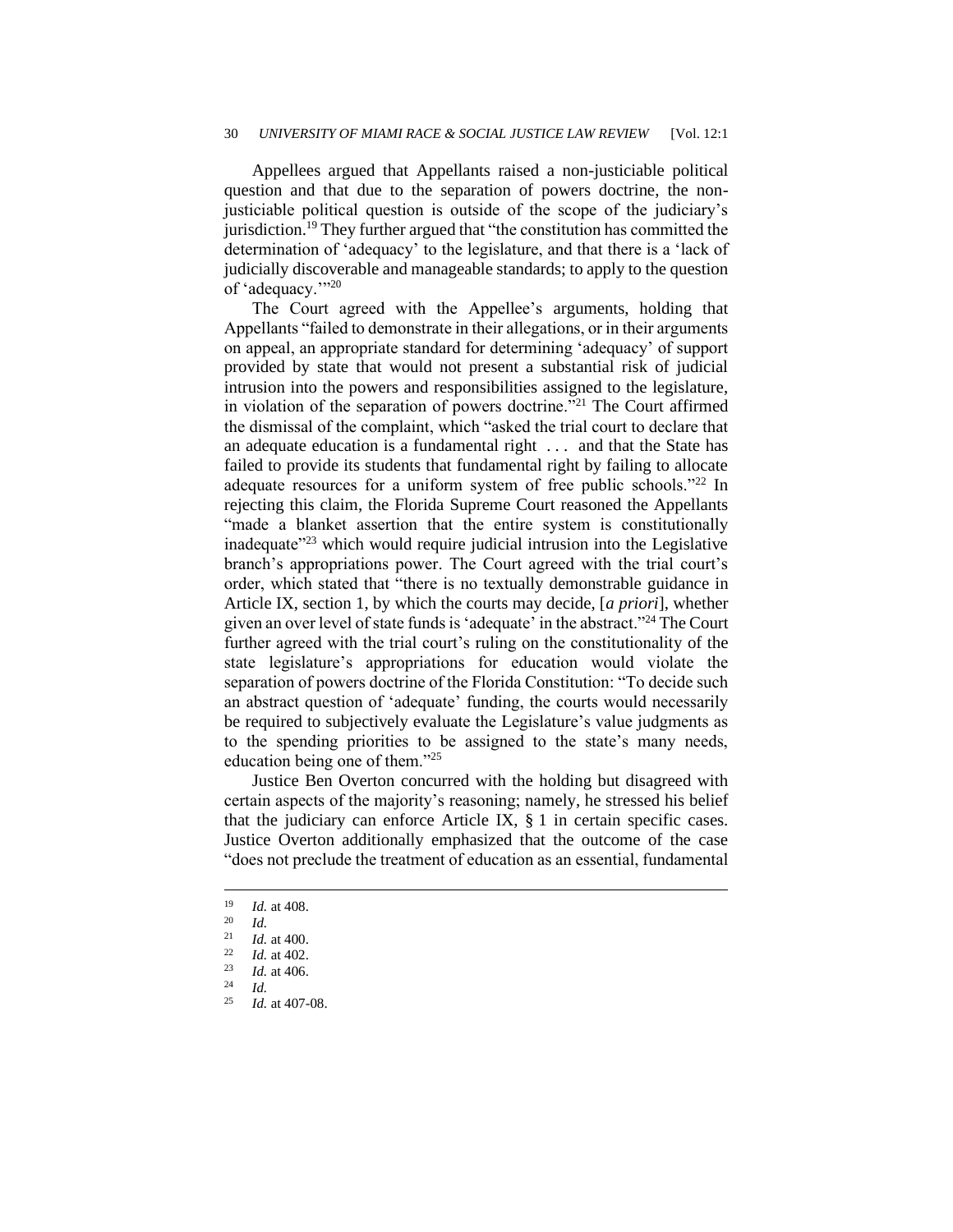right"<sup>26</sup> and "suggested that the term 'adequate' might have some 'minimum threshold ... below which the funding provided by the legislature would be considered 'inadequate."<sup>27</sup> He suggested that evidence of "a thirty percent illiteracy rate" would be an example of a cause of action that would potentially necessitate the judiciary to intervene.<sup>28</sup>

Following the decision in *Coalition*, the Florida Constitution Revision Commission ("CRC") proposed amendments to Article IX section 1 during its 1997-1998 legislative sessions.<sup>29</sup> The CRC met during the 1997-1998 legislative sessions in Florida to propose various amendments, including an amendment similar to the language of the educational provision; this amendment to the educational provision came as a response to *Coalition* and the Florida Supreme Court ruling that the then-current version of the constitutional provision did not provide for judicially manageable standards.<sup>30</sup> This constitutional amendment, proposed by eight members and one alternate member of the CRC, was introduced various times throughout 1997-1998. CRC amended and redrafted and was officially adopted as Proposals 157 and 181.

Proposal 157 drew various concerns at the CRC's February 26, 1998, meeting over the ability of injured parties to bring lawsuits against the state based on the amendment's definition of "adequate provision."<sup>31</sup> The Commissioner of the Style and Drafting Committee (which amended Proposal 157 before it reached the floor on its final vote on February 26, 1998), Jon Lester Mills, acknowledged that although the proposed constitutional amendment was aspirational in explaining the state's goals for public education, because of defining "adequate provision," it likely would open the state up to litigation.<sup>32</sup> Commissioner Mills also acknowledged that if the system was somehow inadequate based on the constitutional definition and that if interested parties (such as parents) brought suit with evidence as to how any individual school was

 $\frac{26}{27}$  *Id.* at 409.

<sup>27</sup> Citizens for Strong Schs., Inc. v. Fla. State Bd. Of Educ., 262 So. 3d 127, 138 (Fla. 1st DCA 2019).

 $\frac{28}{29}$  *Id.* 

As a result of a 1968 amendment to the Florida Constitution, the CRC must meet every two decades to propose amendments to the Florida Constitution. Fla. CONST. art. XI, § 2 (1968). In order for one of the proposed CRC constitutional amendments to pass, there must be a statewide ballot vote and the voters must approve the amendment by sixty percent.

<sup>30</sup> *See* Citizens for Strong Schs*.*, 262 So. 3d at 145 (Pariente, J., dissenting); *see also* discussion *infra* Part III.

<sup>31</sup> Fla. Const. Revision Comm'n, Meeting Proceedings for Feb. 26, 1998, at 37-60 (1998).

<sup>32</sup> *See supra* note 8, at 53-54.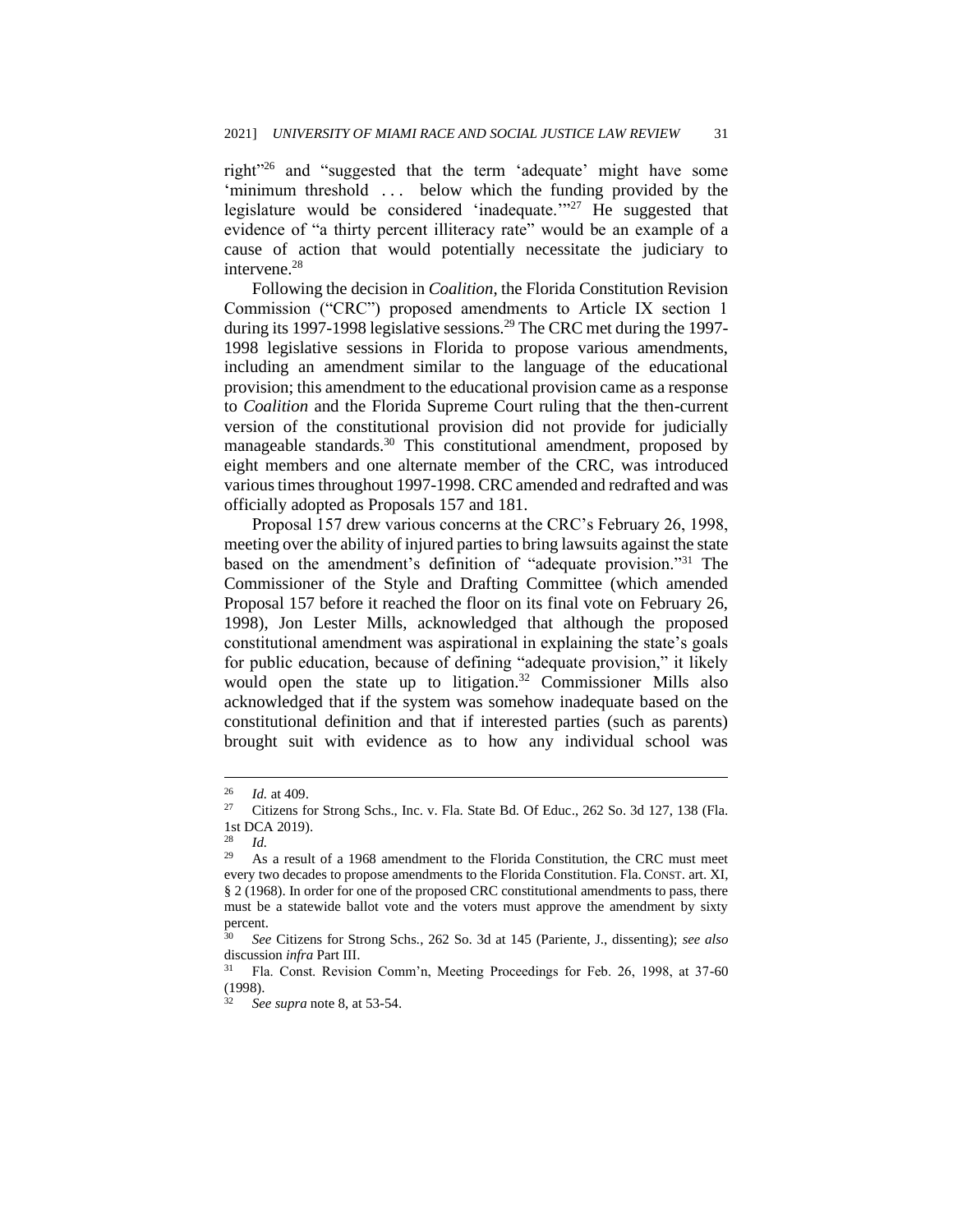inadequate, it would possibly be representative of the system as a whole.<sup>33</sup> As Commissioner Mills stated:

> This doesn't create an individual cause of action because it deals with the system. In other words, this creates an obligation and a definition that we hope the Legislature adheres to. It wouldn't allow you to sue your school system, as an individual. You could sue the entire state if you could prove that it was not uniform and inadequate. And, in fact, there have been lawsuits in the past on uniformity in both this state and other states. But you would be suing on the system as it applies to you . . . .It would strengthen the position vis-à-vis the system. In other words, the issue is, at least as I understand it, if one individual has a bad result, that's not enough to create an action. But if the system is inadequate or un-uniform, and that can be shown, then it is possible for a system to be declared unconstitutional.<sup>34</sup>

Additionally, the Commissioner acknowledged that the advantage of including the definition of "adequate provision" in the proposed amendment for the Constitution would give guidance to the Florida Supreme Court in regard to possible lawsuits on the adequacy of the public school system.<sup>35</sup> This language "was intended to define what adequate education should be in the state of Florida with common terms used in other constitutions."<sup>36</sup> This would thereby create a justiciable standard that the Florida Supreme Court could look at in any possible constitutional litigation.<sup>37</sup>

Further evidence from the CRC shows that the intent of the constitutional amendment was to create a definition by which the judiciary

 $\frac{33}{34}$  *Id.* at 57-58.

 $\frac{34}{35}$  *Id.* at 52-53.

 $\frac{35}{36}$  *Id.* at 57-58.

<sup>36</sup> *See* Mills and McLendon, *supra* note 2, at n.69.

<sup>37</sup> "Commissioner Mills spoke of the importance of providing a definition for adequacy 'which would give guidance to either the legislature or the courts,' noting: 'I think the terms used here are understandable, they are derived . . . from other states that have a higher standard, and they give the court and any future legislature an opportunity to meet a standard of adequacy." *Id*. at n.70. "[T]he new standard is intended to provide a benchmark to require government to act when the system can be demonstrated to be dangerous, unhealthy, or not of high quality. The standard allows courts to make a determination of unconstitutionality. However, the new standard is also intended to place the legislature on notice that the people of Florida expect more with regard to education." *Id.* at n.72 (citing Fla. Const. Revision Comm'n, *Meeting Proceedings for Jan. 13, 1998*, at 203 (1998) (Statement of Comm'r Brochin)).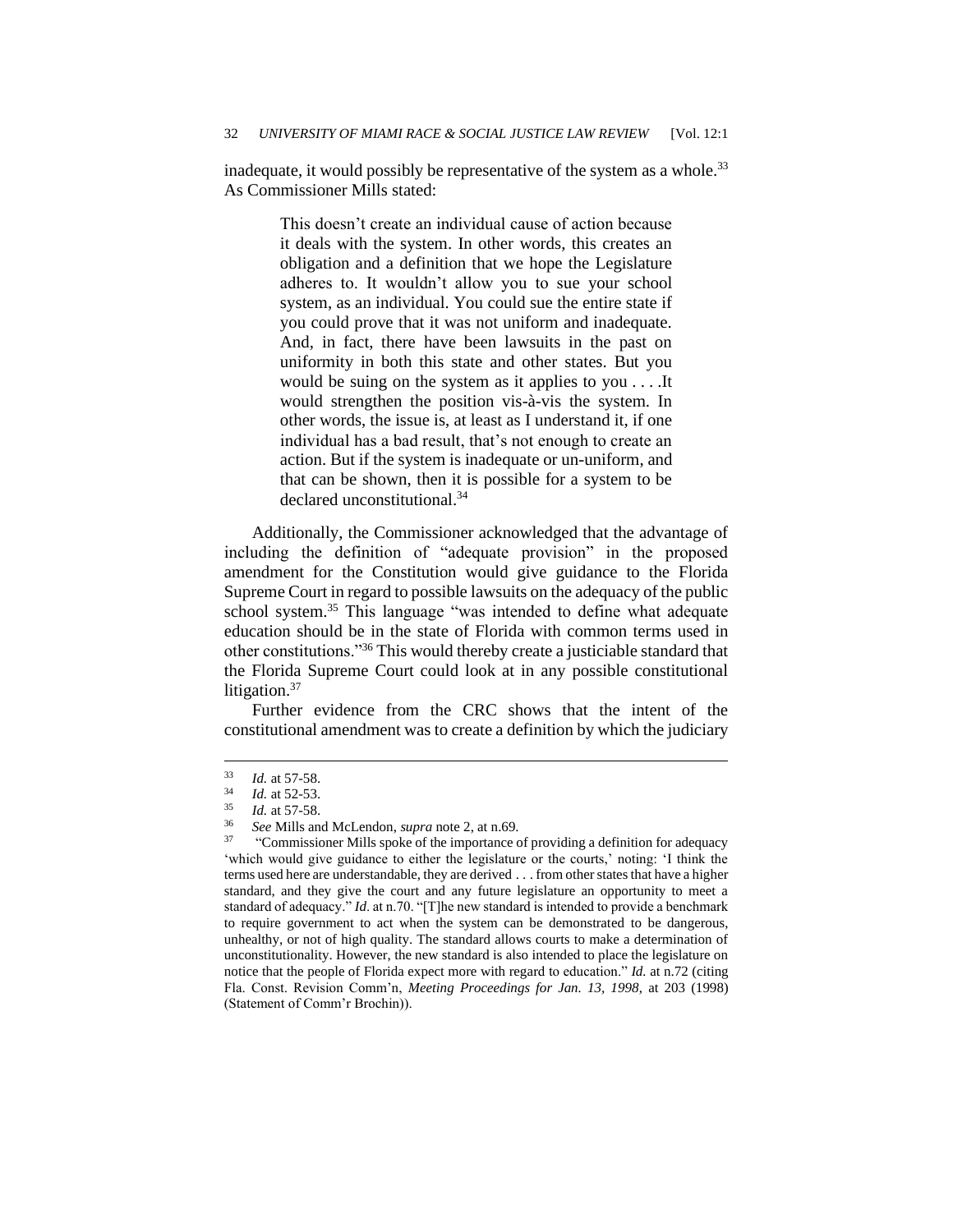could interpret the educational system's effectiveness in Florida. In an Amicus Curiae brief to the Florida Supreme Court in the later *Citizens for Stronger Schools appeal*,<sup>38</sup> several members of the 1998 CRC wrote in favor of Petitioners' arguments. These CRC members contended that the history of the CRC and the ratified Article IX § 1(a) proves that the purpose of the amendment was "to provide a judicially-enforceable right to a public school system that is 'uniform, efficient, safe, secure, and high quality."<sup>39</sup> According to William A. Buzzett and Deborah K. Kearney's *Commentary*, "The addition of 'efficient, safe, secure, and high quality' represents an attempt by the 1997-1998 Constitution Revision Commission to provide constitutional standards to measure the "adequacy" provision found in the second sentence of section 1."40 The resulting amendment, following the adoption of Proposal 157 and which was approved by Florida voters in  $1998,41$  states as follows:

> The education of children is a fundamental value of the people of the State of Florida. It is, therefore, a paramount duty of the state to make adequate provision for the education of all children residing within its borders. Adequate provision shall be made by law for a uniform, efficient, safe, secure, and high-quality system of free public schools that allows students to obtain a highquality education.<sup>42</sup>

Scholars who have analyzed state education articles or clauses "have classified them into four categories based upon the level of duty imposed

<sup>38</sup> Amicus Curiae Brief of Certain Commissioners of 1998 Constitution Revision Commission in Support of *Appellants, Citizens for Stronger Schs., Inc., v. Fla. State Bd. of Educ*., 262 So. 3d 127 (Fla. Dist. Ct. App. 2019) (No. SC18-67) 2018 WL 3328836.  $\frac{39}{40}$  *Id.* at 1-2.

<sup>40</sup> *See* Bush v. Holmes*,* 919 So. 2d 392, 404 (Fla. 2006) (quoting Fla. CONST. art. IX, § 1, *construed in* William A. Buzzett & Deborah K. Kearney, *Commentary to 1998 Amendment*, 26A FLA. STAT. ANN. (West Supp. 2006)).

See Fla. CONST. art. XI, § 5(e); Florida voters must approve a proposed Constitutional amendment by a vote of at least 60% approval; *see also* Brief for Petitioners' at 19*,* Citizens for Strong Schs*. v. Fla. State Bd. of Educ*., 232 So. 3d 127, 1163 (Fla. Dist. Ct. App. 2019) (No. SC18-67), 2018 WL 2740355 ("The ballot statement presented to the voters who approved the revision explained: Our Constitution presently requires 'adequate provision' for public schools. The Florida courts have held, however, that the Constitution does not provide any standards for determining whether adequate provision has been made. To address these shortcomings, the Commission recommended that our Constitution state the education of Florida's children is a fundamental value and is a paramount duty of the state. Also, guidelines for determining whether the education system is adequate are provided, and require that our system be efficient, safe, secure and high quality.").

<sup>42</sup> Fla. CONST. art. IX, § 1(a), (1998).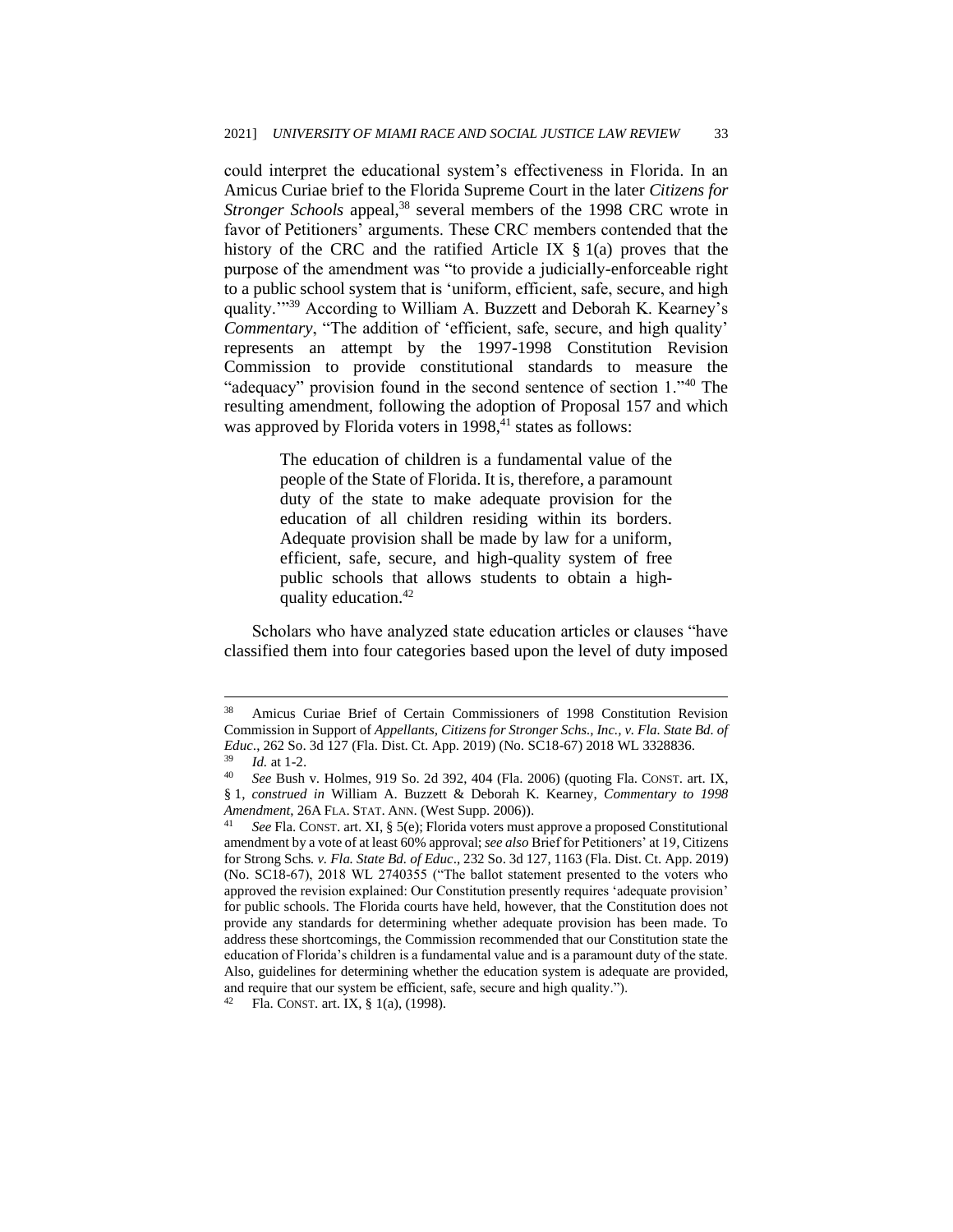on the state legislature."<sup>43</sup> The four categories of duty imposed on the state legislature "range from those which 'merely provide for a system of free public schools' Category I, to those which make education an important or paramount duty of the state, Category IV."<sup>44</sup> Subsequent to the adoption of the amendment, Florida's Constitution contained one of the strongest and most detailed explanations of a state's duty to its students in the nation.<sup>45</sup>

The 2006 Florida Supreme Court case *Bush v. Holmes* was the first lawsuit where the Florida Supreme Court interpreted the amendment.<sup>46</sup> The case involved a challenge to a specific voucher program known as the Opportunity Scholarship Program ("OSP"), which gave students the option, among others, to "receive funds from the public treasury, which would otherwise have gone to the student's school district, to pay the student's tuition at a private school."<sup>47</sup> The Supreme Court held in *Holmes* that OSP vouchers violated Amendment IX, § 1(a) because it "funds private schools that are not 'uniform' when compared with each other or the public system."<sup>48</sup> *Holmes* also, importantly, stated that the 1998 amendments were made "in response in part to Coalition *. . .* to make clear that education is a 'fundamental value' and 'a paramount duty of the state,' and to provide standards by which to measure the adequacy of the publicschool education provided by the state."<sup>49</sup>

<sup>43</sup> Staros, *supra* note 12, at 498.

<sup>44</sup> *Id.* at 498-99; *see* William E. Thro, *To Render Them Safe: The Analysis of State Constitutional Provisions in Public School Finance Reform Litigation*, 75 VA. L. REV. 1639, 1647-49 (1989).

<sup>45</sup> *See* R. Craig Wood & William E. Thro, Puffery or Law: Reflections on the Florida School Finance Decision, 368 ED. LAW REP. 961, 965-66 ("Although the People of Florida amended their State Constitution to add language which seemingly imposed the highest possible duty on the State Legislature, the Supreme Court of Florida determined that these words were "puffery" rather than law.); *see also* Staros, *supra* note 12, at 501 (While describing the education mandate in the 1868 Florida Constitution—which the 1998 Constitution was partially modeled after—the author notes that a Constitutional amendment that states that education is the "paramount duty of the state" is classified as a Category IV clause, imposing a great duty to the legislature); *see also Holmes*, 919 So. 2d at 404: "Using this rating system, Florida's education clause in 1868 imposed a Category IV duty on the legislature—a maximum duty on the State to provide for education." (quoting Coal. for Adequacy & Fairness in Sch. Funding, Inc. v. Chiles, 680 So. 2d 400, 405 (Fla. 1996) n.10.) "After the 1998 revision restoring the 'paramount duty' language, Florida's education article is again classified as a Category IV clause, imposing a maximum duty on the state to provide for public education that is uniform and of high quality."

<sup>46</sup> *Holmes*, 919 So. 2d at 392.

 $\frac{47}{48}$  *Id.* at 397.

*Id.* at 398.

<sup>49</sup> Citizens for Strong Schs., Inc. v. Fla. State Bd. Of Educ., 262 So. 3d 127, 140 (Fla. 1st DCA 2019) (quoting *Holmes*, 919 So. 2d at 403).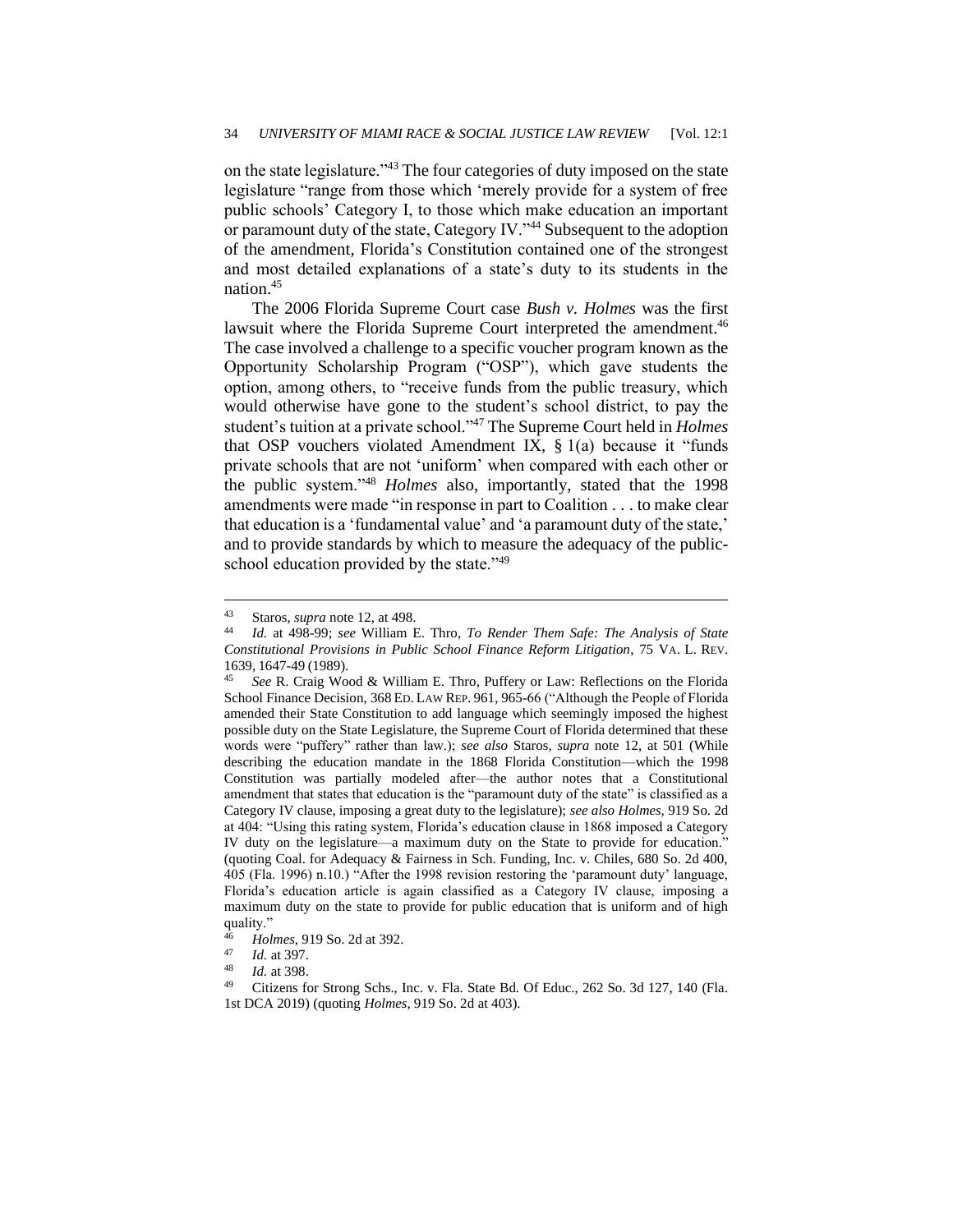The Court in *Holmes* also "later described article IX, section 1(a) as 'providing a comprehensive statement of the state's responsibility regarding the education of its children."<sup>50</sup> The importance of *Bush v. Holmes* in analyzing *Citizens for Strong Schools* cannot be understated, for it is a key example of the Florida Supreme Court analyzing the language of the education mandate and ruling on the constitutionality of such language. In that instance, the Florida Supreme Court ruled that that language was, indeed, justiciable—a ruling that makes the outcome in *Citizens for Strong Schools*, in which the Court ruled the case presented a nonjusticiable political question, a break in the Court's precedent.

#### III. BACKSTORY AND EXPLANATION OF *CITIZENS FOR STRONG SCHOOLS*

#### *i. Procedural History prior to Florida Supreme Court ruling*

The instant case has a lengthy procedural history. In 2009, the collective Petitioners—including public school students, parents, and citizen organizations—filed suit against the collective Respondents including the State Board of Education, the President of the Florida Senate, the Speaker of the Florida House of Representatives, and the Florida Commissioner of Education—seeking a declaration that the State was breaching its paramount duty under the Florida Constitution's amended version of Article IX,  $\S$  1(a).<sup>51</sup> Focusing on the 2009 Appropriations Act's alleged inadequacies in equitable funding<sup>52</sup>, Petitioners "asserted that 'adequate provision' and 'high quality' are to be 'measured by both the enumerated characteristics of and inputs into the system itself as well as the outcome results of that system.'"<sup>53</sup> Petitioners criticized lack of accountability, misuse of standardized test results, inadequate graduation rates, and achievement tests, stating that the "failure to provide a highquality education disproportionately impacts minority, low income and

<sup>50</sup> *Id.* (quoting *Holmes*, 919 So. 2d at 408).

 $\frac{51}{52}$  *Id.* at 130.

<sup>52</sup> *Id.; see* Florida Education Funding Appropriations Act of 2009, FLA. STAT. § 2009-3 (2009); *see also* Amended Complaint for Declaratory and Supplemental Relief at 11 ¶ 41- 42, Citizens for Strong Schs., Inc. v. Florida State Bd. of Educ., (No. 09-CA-4534), 2010 WL 8752271 (2010) ("The State has failed to make adequate provision for education, which has resulted in an educational system that is not high quality. The 2009-10 and 2010- 11 Appropriations Acts for K-12 education violated the Education Clause of the Florida Constitution.").

<sup>53</sup> Citizens for Strong Schs., Inc. v. Fla. State Bd. Of Educ*.*, 262 So. 3d 127, 130 (Fla. 1st DCA 2019).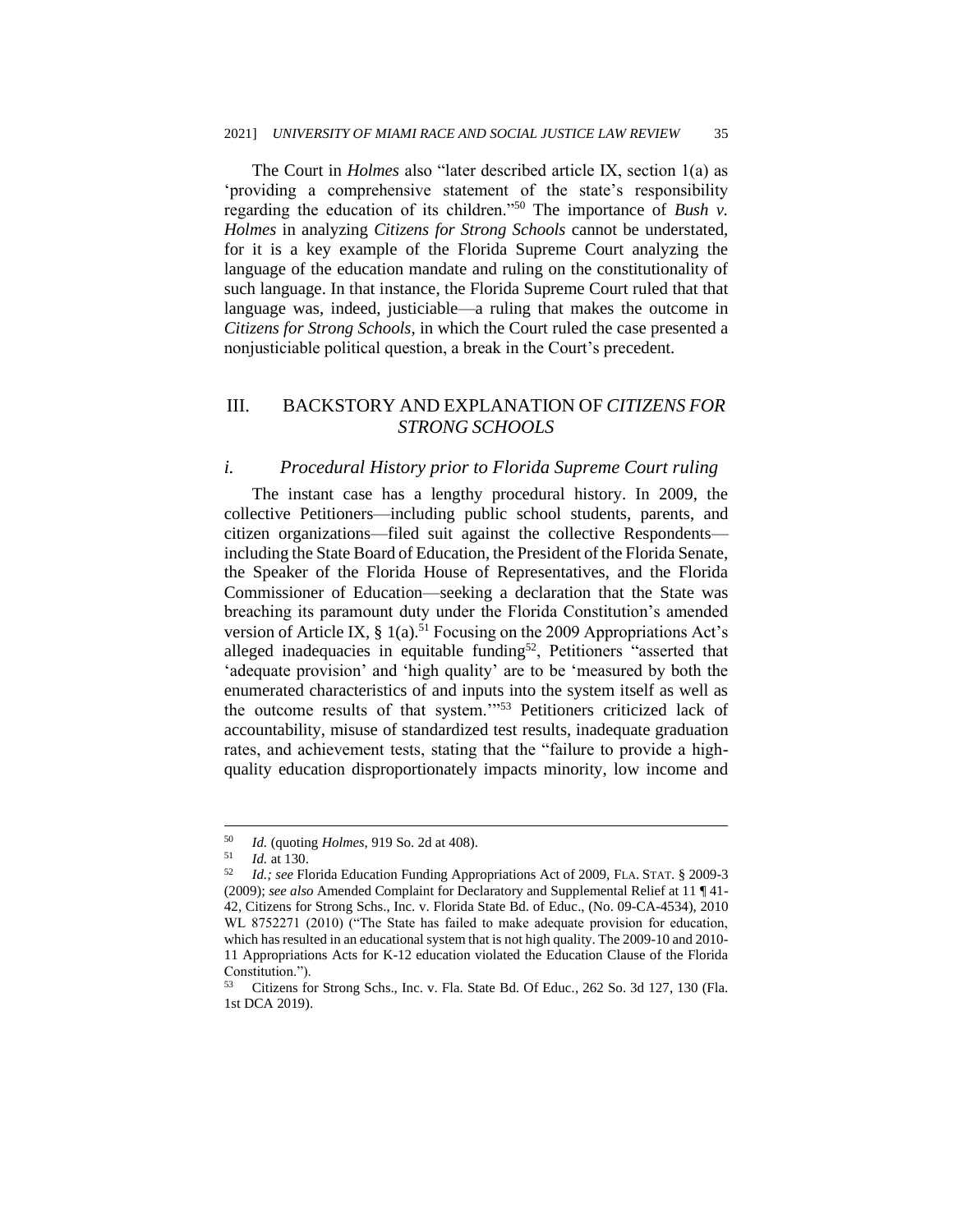students with disabilities."<sup>54</sup> Petitioners thus requested that the trial court order Respondents to establish a remedial plan that included "necessary studies to determine what resources and standards are necessary to provide a high-quality education to Florida students."<sup>55</sup>

Respondents moved to dismiss Petitioners' complaint, calling the claim a "non-justiciable political question" in the same vein as the blanket claims of unconstitutionality in the earlier *Coalition* litigation*.* <sup>56</sup> The trial court denied the motion because in the time since *Coalition*, the interpreted amendment had been amended once again and thus *Coalition* was outdated, non-binding case law.<sup>57</sup> The trial court then pointed to *Holmes*, which described how the 1998 amendments had been drafted "to provide *standards* by which to measure the adequacy of the public-school education provided by the state."<sup>58</sup> The trial court thus permitted Petitioners to proceed on their claim seeking declaratory and supplemental relief.<sup>59</sup>

As a result, Respondents then petitioned the First District to grant a writ of prohibition, arguing that the trial court lacked jurisdiction because the allegations were instead raising non-justiciable political questions.<sup>60</sup> The First District denied the petition but noted that the non-justiciable political question argument was preserved for full appeal.<sup>61</sup> Judge Roberts and six other judges dissented, arguing that the terms "efficient and high quality" were standards too vague to be enforceable by the court.<sup>62</sup> However, the First District certified the following to the Florida Supreme Court as being a question of great public importance:

> "Does Article IX, Section 1(a) [of the] Florida Constitution, set forth judicially ascertainable standards that can be used to determine the adequacy, efficiency, safety, security, and high quality of public education on a statewide bases, so as to permit a court to decide claims

 $\frac{54}{55}$  *Id.* 

 $\frac{55}{56}$  *Id.* 

 $\frac{56}{57}$  *Id.* 

 $\frac{57}{58}$  *Id.* 

 $\frac{58}{59}$  *Id.* 

 $\frac{59}{60}$  *Id.* 

 $\begin{array}{cc} 60 & Id. \\ 61 & I. \end{array}$ 

<sup>61</sup> *Id.* at 131; see Haridopolos v. Citizens for Strong Sch., Inc*.,* 81 So. 3d 465, 471 (Fla. 1st DCA 2012).

<sup>&</sup>lt;sup>62</sup> "Whether the [Constitution Revision] Commission intended to create a justiciable standard is ultimately irrelevant. The test is whether an enforceable standard was actually created by the text of the amendment itself. Because the terms 'efficient . . . and high quality' are no more susceptible to judicial enforcement than the term 'adequate,' this claim cannot be enforced by the courts." *Id.*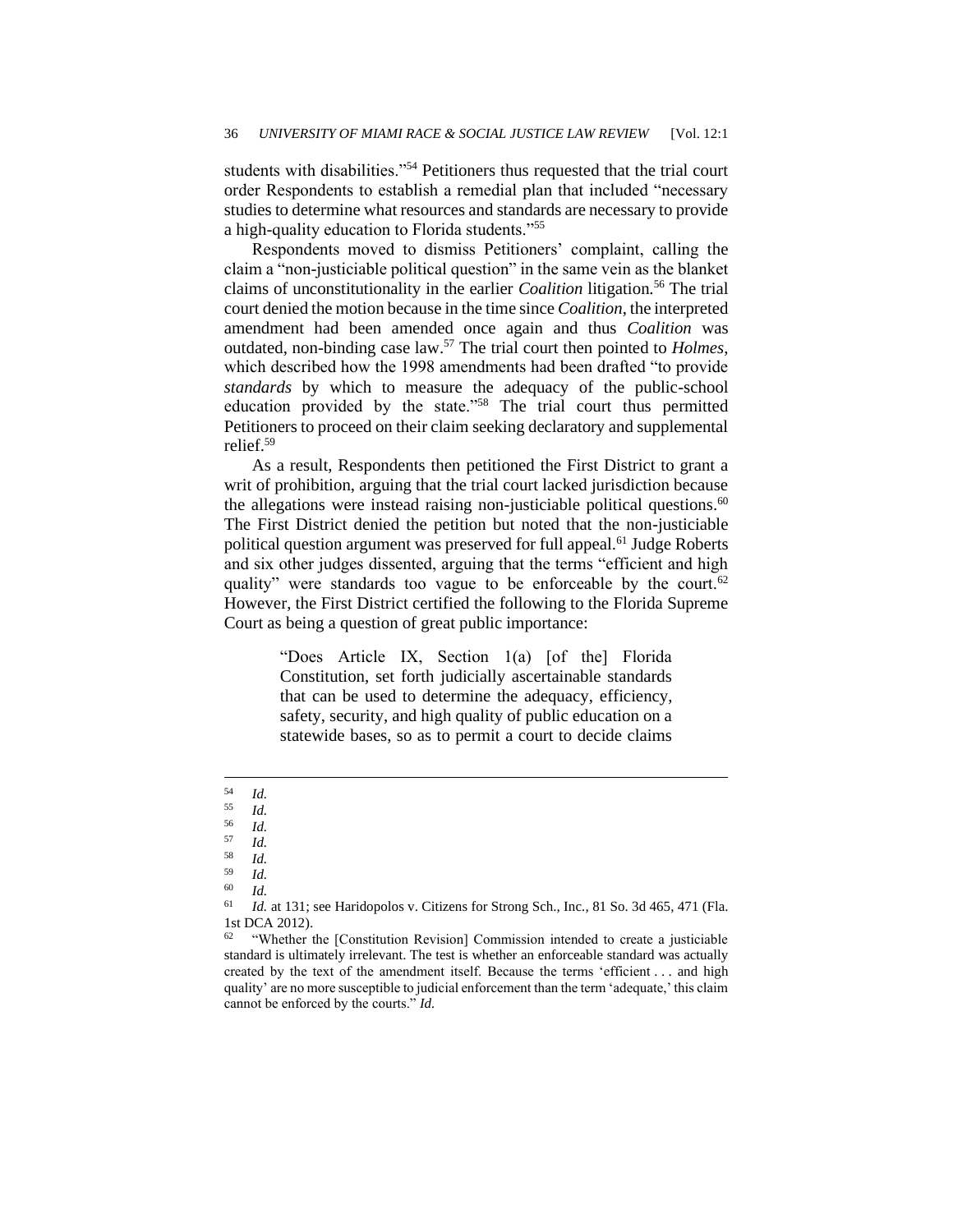for declaratory judgment (and supplemental relief) alleging noncompliance with Article IX, Section 1(a) of the Florida Constitution?"<sup>63</sup>

The Florida Supreme Court declined to exercise jurisdiction to consider the certified question.<sup>64</sup>

In May 2014, Petitioners filed a Second Amended Complaint, focusing the State's alleged "failure to provide an adequate 'overall level of funding' and to 'conduct a cost analysis in order to determine the amount of funding required to institute a high-quality education system."<sup>55</sup> Petitioners also argued that the state had failed to prove "a 'uniform' system of free public schools," alleging that the two choice programs – the Florida Tax Credit Scholarship Program (FTC) and the McKay Scholarship for Students with Disabilities Program (McKay) – were "systematically diverting public funds to private schools."<sup>66</sup> However, the trial court eventually ruled that "the Second Amended Complaint did not contain any claim that either program violated the Florida Constitution."<sup>67</sup>

In 2016, a bench trial consisting of more than  $5,000$  documents<sup>68</sup> entered a Final Judgment against Petitioners "on all claims," including a

<sup>64</sup> *Citizens for Strong Schs.*, 262 So. 3d at 131*; see* Haridopolos v. Citizens for Strong Schs., Inc., 103 So. 3d 140 (Fla. 2012).<br>
<sup>65</sup> Citizens for Strong Schs. 262 So.

<sup>63</sup> Citizens for Strong Schs., Inc. v. Fla. State Bd. Of Educ., 262 So. 3d 127, 131 (Fla. 1st DCA 2019); *see Haridopolos,* 81 So. 3d 465, 473 ("This cause having heretofore been submitted to the Court on jurisdictional briefs and portions of the record deemed necessary to reflect jurisdiction . . . and the Court having determined that it should decline to exercise jurisdiction as to the Certified Great Public Importance and that it should decline to accept jurisdiction as to the Express and Direct Conflict of Decisions, it is ordered that the Petition for Review is Denied.").

<sup>65</sup> *Citizens for Strong Schs.*, 262 So. 3d at 131.

<sup>66</sup> *Id*.

 $\frac{67}{68}$  *Id.* at 132.

These documents were intending to establish and show "the structure of Florida's education system; the various policies and programs implemented by the State to achieve its educational goals; the funding allocated for these programs; and student performance overall and by various demographics—under state and national assessments and other measures. Ultimately, however, the trial court found all of the issues raised by Appellants regarding educational adequacy, efficiency, and quality were properly considered 'political questions best resolved in the political arena,' as the organic law did not provide judicially manageable standards by which to measure the State's actions in enacting and implementing educational policies, as the dissenting judges on this court concluded in 2011." Citizens for Strong Schs. v. Fla. State Bd. of Educ., 232 So. 3d 1163, 1167 (Fla. 1st DCA 2017); *See* Petitioners' Initial Brief at 14, Citizens for Strong Schs. v. Fla. State Bd. of Educ., 232 So. 3d 1163 (Fla.) (No. SC18-67), 2018 WL 2740355 ("Parents presented evidence to the trial court that not all children are learning the core content knowledge, as measured by wide disparities in achievement on state assessments, especially for children experience poverty or attending school in poorer school districts.")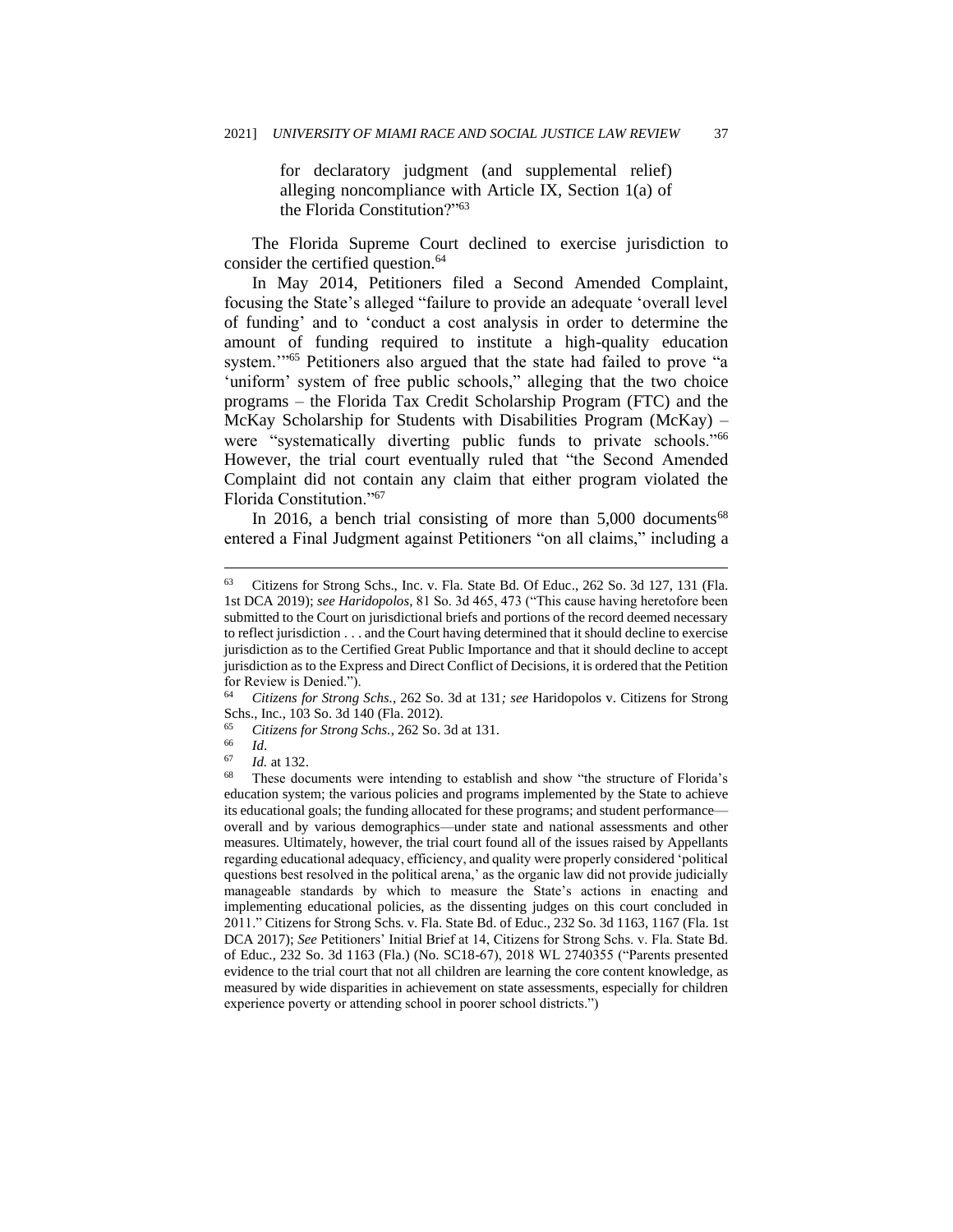175-page appendix of findings of fact. $69$  The trial court described the Petitioners' claims as a nonjusticiable blanket challenge to the entire system of public education in Florida and that the "new adjectives efficient and high quality—do not give judicially manageable content to the adequacy standard that was held non-justiciable in the *Coalition* case."<sup>70</sup> The trial court further reasoned that the variability in statewide performance happened between counties of equivalent funding because each county has its own authority over the allocation of resources.<sup>71</sup> Lastly, the court held that the claims violated "Florida's strict separation-ofpowers doctrine."<sup>72</sup> Regarding evidence, the trial court pointed out that "K-12 education has been the single largest component of the state general revenue budget" over the course of the last twenty years and that the Florida Education Finance Program "is generally recognized as one of the most equalizing school funding formulas in the nation."<sup>73</sup> Furthermore, the trial court reasoned that the Petitioners "failed to establish any causal relationship between any alleged low student performance and a lack of resources."<sup>74</sup>

Following the bench trial, Petitioners filed an Initial Appellate Brief in the First District Court of Appeal. In the Initial Brief, Petitioners again presented extensive data in support of their request that the appellate court hold their claim as a justiciable violation of the Florida Constitution.<sup>75</sup> Petitioners first pointed to the standards of measuring a "high quality" education, one of the standards from the constitutional amendment. To illustrate the standards of a "high quality" education, Petitioners presented state assessments aligned with the state's curriculum and standards.<sup>76</sup> The scores from these assessments "are used for graduation, grade promotion, teacher evaluations, and A-F letter grades to schools and districts" which emphasized the "importance to the State of using the assessment system to measure whether a high-quality education has been delivered."<sup>77</sup> Petitioners used these scores and assessments to present "undisputed evidence for a trial court to measure whether a uniform and high-quality education is being delivered to all students,"<sup>78</sup> which showed that in 2014,

 $\frac{76}{77}$  *Id.* at 4.

<sup>69</sup> Citizens for Strong Schs v. Fla. State Bd. of Educ*.*, 262 So. 3d 127, 132 (Fla. 1st DCA 2019).

 $\frac{70}{71}$  *Id.* 

 $\frac{71}{72}$  *Id.* 

 $\frac{72}{73}$  *Id.* at 133.

 $\frac{73}{74}$  *Id.* 

 $\frac{74}{75}$  *Id.* at 134.

Petitioner's Initial Brief, Citizens for Strong Schs., Inc. v. Fla. State Bd. of Educ., 232 So. 3d 1163 (Fla. 2017) (No. 1D16-2862), 2018 WL 2740355.

 $\frac{77}{78}$  *Id.* 

<sup>78</sup> *Id.*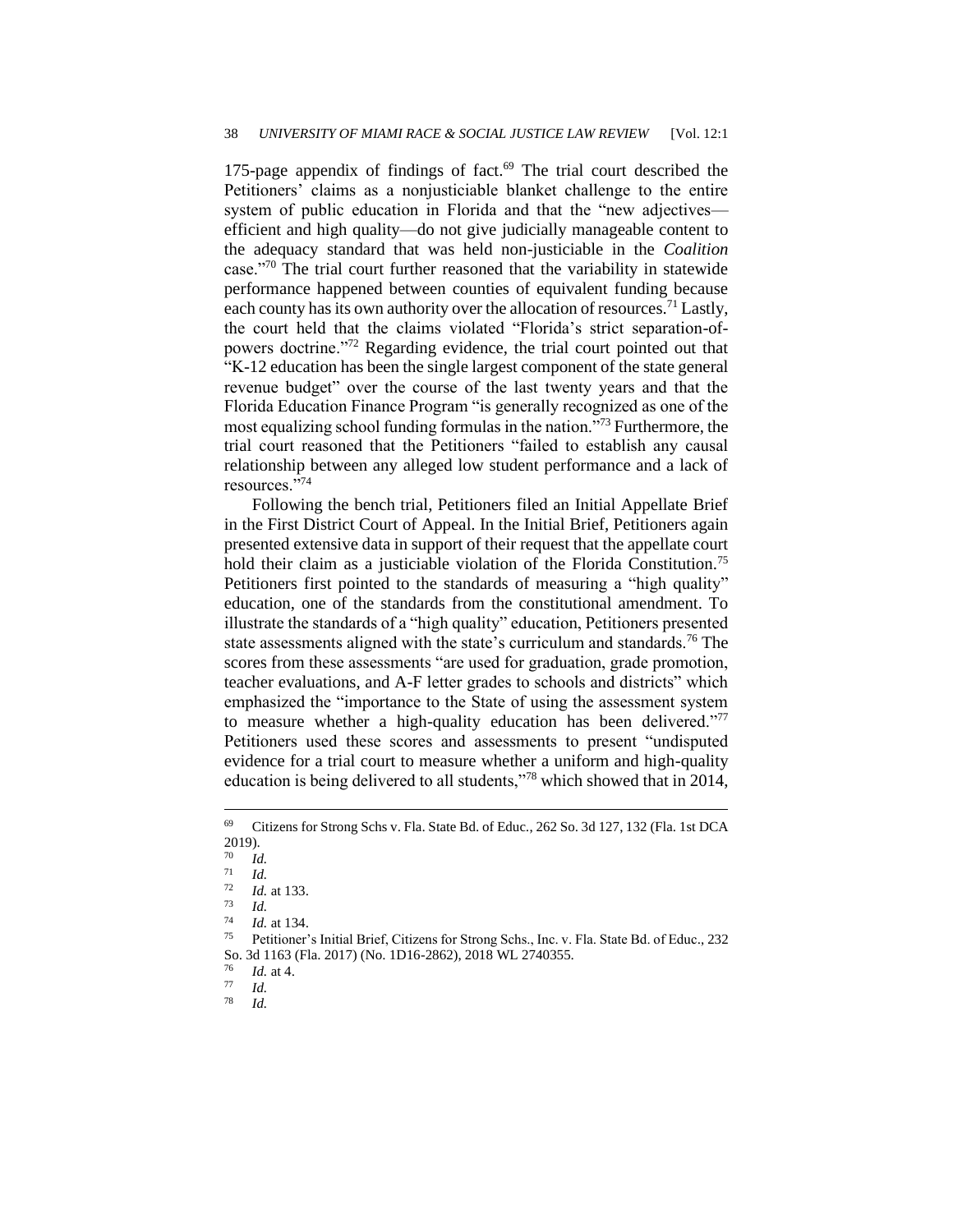only 58% of students received a passing score of 3 or higher in reading and only 56% of students statewide received a passing score of 3 or higher in math.<sup>79</sup> The reading passing rates among subgroups show even greater disparities: only 38% of black students, 54% of Hispanic students, 19% of English Language Learners, 47% of students receiving Free-Reduced Lunch (a proxy for poverty), and 37% of homeless students passed the statewide assessment with a 3 or higher.<sup>80</sup>

Petitioners also pointed to the wide disparities among school districts: the statewide average passing rate for third graders was 56% based on the 2014 statewide assessment results, but in St. Johns County, 76% of third graders passed reading, and in Hamilton County, only 35% of third grades passed reading with a 3 or higher; $81$  the passing rate for the eighth-grade math assessment in Bradford County was 5%, with a 6% passing rate for Free and Reduced Lunch students and a 0% passing rate for both black students and students with disabilities.<sup>82</sup> Graduation rates in 2015 were equally varying, with four school districts below 60%, including Franklin County, who had a graduation rate of 49%, whereas St. Johns County had a graduation rate of over 90%, and Dixie County had a graduation rate of 96.9%.<sup>83</sup> Petitioners also point to state funding inefficiencies, including how the funding formula used does not ensure "that education financial resources are aligned with student performance expectations as required by statute," nor has the State "determined what resources are necessary to ensure that all students achieve on the standards, or how much it costs to deliver a high-quality education."<sup>84</sup>

Despite all the evidence pointing to the lack of uniformity within the Florida public school system, the First District affirmed on all counts.<sup>85</sup> Specifically, the First DCA held that Petitioners' arguments raised political questions not subject to judicial review because of the lack of judicially discoverable standards available in the constitutional amendment.<sup>86</sup> The First DCA further held that Petitioners' requested damages would require the court to violate the separation of powers

<sup>86</sup> *Id.*

 $\frac{79}{80}$  *Id.* 

 $\frac{80}{81}$  *Id.* at 5.

 $\frac{81}{82}$  *Id.* 

 $\frac{82}{83}$  *Id.* 

 $\frac{83}{84}$  *Id.* at 6.

*Id.* at 9.

<sup>85</sup> Citizens for Strong Schs., Inc. v. Fla. State Bd. of Educ., 232 So. 3d 1163, 1165-66 (Fla. 1st DCA 2017).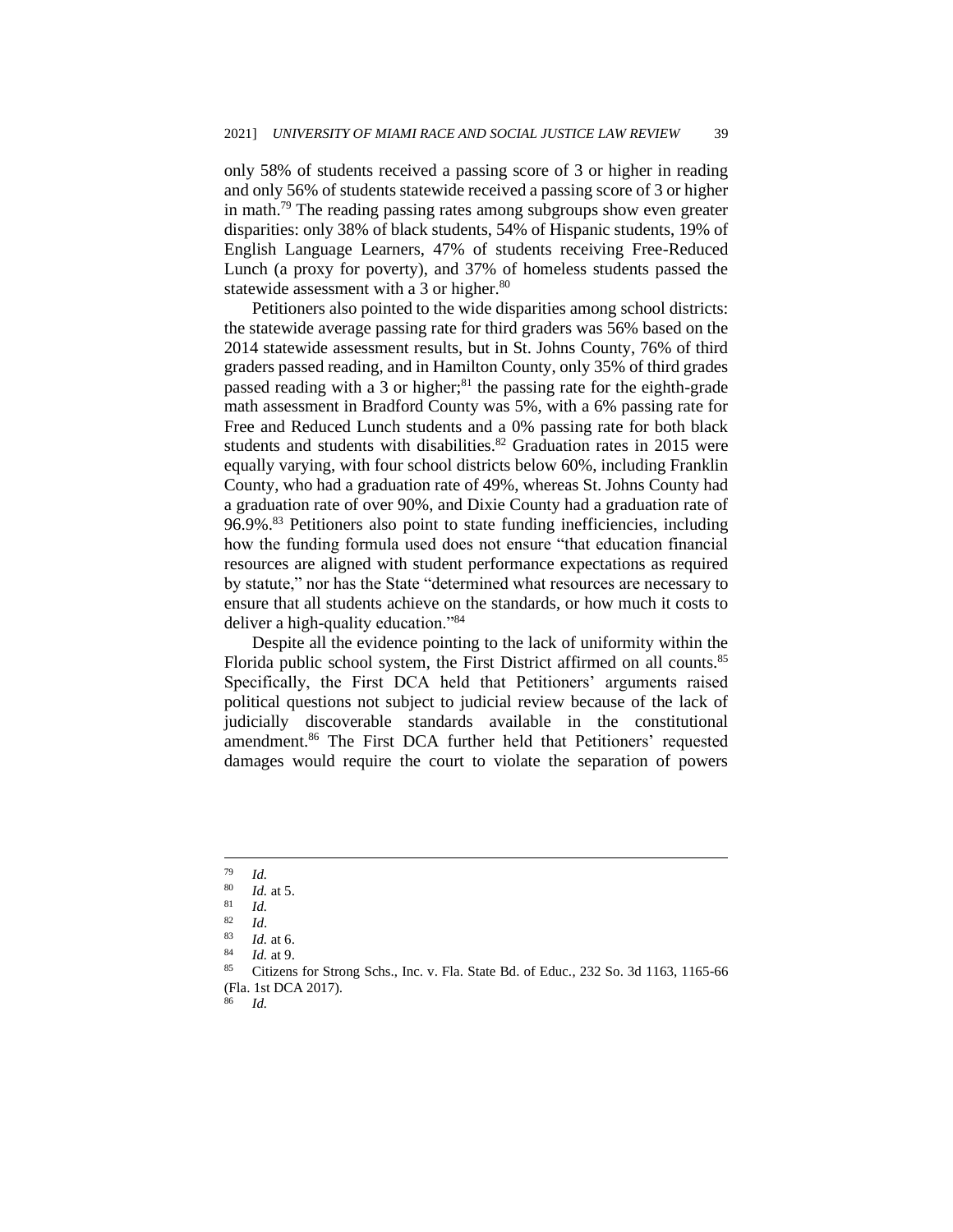doctrine. $87$  In support of the decision, $88$  the Court pointed to the reasoning from *Marrero ex rel. Tabalas v. Commonwealth of Pennsylvania,*<sup>89</sup> a Pennsylvania Supreme Court case from 1999: "Looking to a similar case in another state, we agree with the conclusion of the Pennsylvania Supreme Court that it would be contrary to the very essence of our constitution's educational aspirations for the courts to 'bind future Legislatures . . . to a present judicial view' of adequacy, efficiency, and quality."<sup>90</sup> The appellate court then distinguished other state Supreme Court decisions that came to a different conclusion $91$ , stating that the court respectfully disagrees with those "decisions as insufficiently deferential to the fundamental principle of separation of powers imposed on Florida's judiciary and the practical reality that educational policies and goals must evolve to meet ever changing public conditions, which is precisely why only the legislative and executive branches are assigned such power."<sup>92</sup>

#### *ii. Florida Supreme Court ruling*

In a plurality opinion written and filed *per curiam*, a sharply divided Florida Supreme Court affirmed the First DCA's opinion, ruling again in favor of the Respondent, Florida State Board of Education.<sup>93</sup> Regarding whether the Court has been presented with a manageable standard for assessing "whether the State has made 'adequate provision' for an 'efficient' and 'high quality' system of education 'that allows students to obtain a high quality education,'" the Supreme Court held that it had not,

<sup>&</sup>lt;sup>87</sup> "There is no language or authority in Article IX, section 1(a) that would empower judges to order the enactment of educational policies regarding teaching methods and accountability, the appropriate funding of public schools, the proper allowance of charter schools and school choice, the best methods of student accountability and school accountability, and related funding priorities." *Id.* at 1166.

 $\frac{88}{89}$  *Id.* at 1172.

 $\frac{89}{90}$  739 A.2d 110, 112 (1999).

 $\frac{90}{91}$  *Id.* 

<sup>91</sup> *See, e.g.,* Conn. Coal. for Just. in Educ. Funding, Inc. v. Rell, 295 Conn. 240, 242 (2010) (concluding the state did not provide "suitable" educational opportunities); Columbia Falls Elementary Sch. Dist. No. 6 v. State, 109 P.3d 257 (Mont. 2005) (holding that funding for education was inadequate and that determination of "quality" education was justiciable, but deferring to state legislature to provide threshold definition of "quality"); Rose v. Council for Better Educ., Inc., 790 S.W.2d 186 (Ky. 1989) (concluding that the legislative branch failed to comply with the constitutional requirement of providing an "efficient system of common schools").

<sup>92</sup> Citizens for Strong Schs., Inc. v. Fla. State Bd. of Educ*.,* 232 So. 3d 1163, 1172 (Fla. 1st DCA 2017).<br> $^{93}$  *Id.* at 135.

*Id.* at 135. The plurality consisted of Chief Justice Canady, Justice Alan Lawson, Associate Justice Edward C. LaRose, and Justice Jorge Labarga, who concurred in the result only; Chief Justice Canady wrote a concurrence which was joined by Justice Lawson and Justice LaRose. Justice Ricky Polston recused himself from the decision.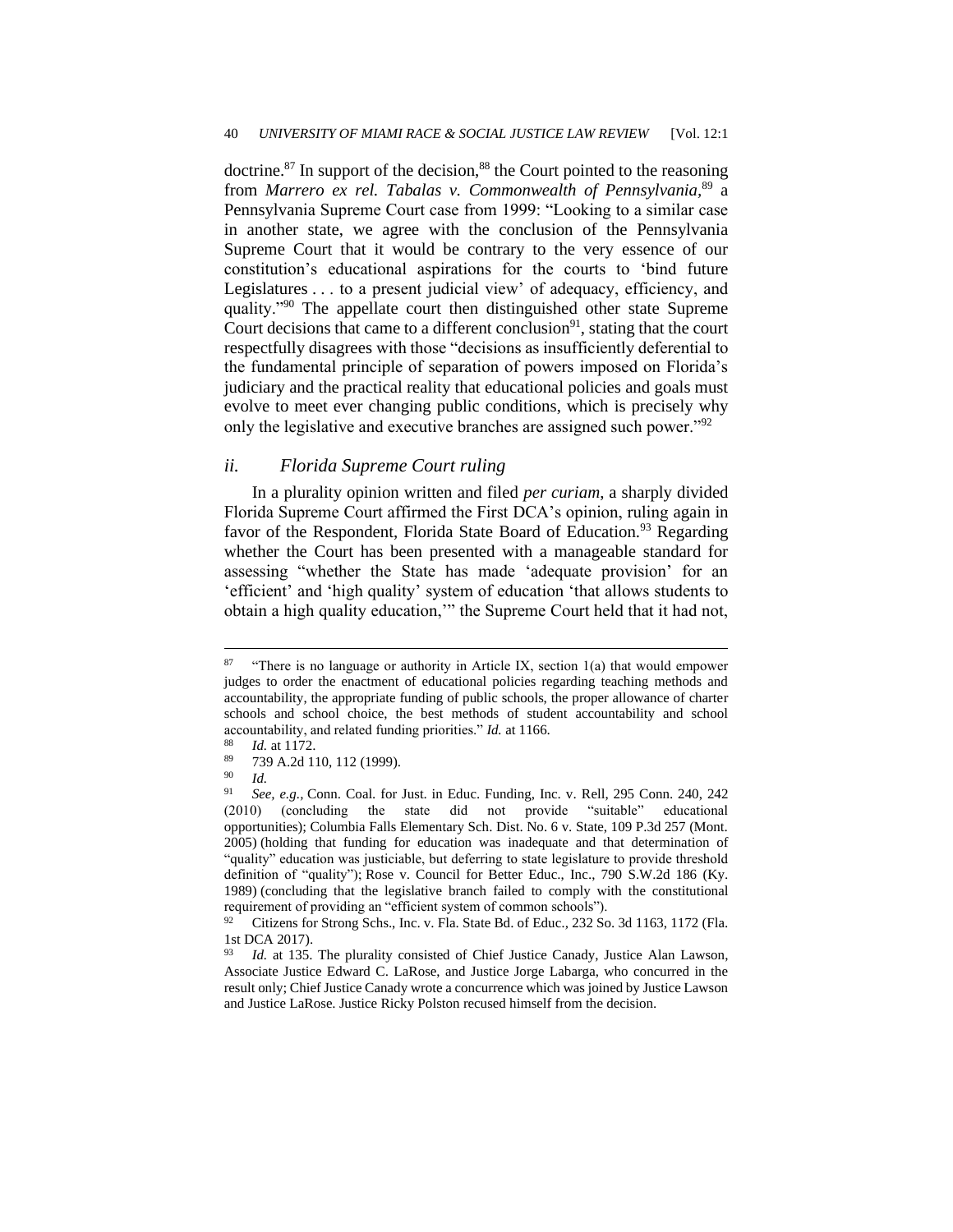and reasoned that "this case turns in part on Petitioners' failure to present the courts with any roadmap by which to avoid intruding into the powers of the other branches of government."<sup>94</sup> The Court reasoned that the appropriations at issue had changed throughout the many years of this case making its way through the court system, and that "[i]n effect, Petitioners ask this Court to declare the current educational system unconstitutional based on years-old evidence."<sup>95</sup> Chief Justice Canady wrote a concurrence arguing that the judiciary lacks the constitutional authority "to make the monumental funding and policy decisions that the Petitioners and the dissenters seek to shift to the judicial branch."<sup>96</sup> Chief Justice Canady also stated that "[t]his result is required by the fundamental structure of our constitutional system and by the very nature of judicial power."<sup>97</sup>

Justice Barbara Pariente wrote a dissent which both Justice Fred Lewis and Justice Peggy Quince joined.<sup>98</sup> Justice Pariente stated that the plurality's opinion "eviscerates article IX, section 1, of the Florida Constitution, contrary to the clear intent of the voters, and abdicates its responsibility to interpret this critical provision and construe the terms 'uniform,' 'efficient,' and 'high quality,' enshrined in that provision."<sup>99</sup> She further opined that the amendment in question "was intended to remedy the Court's 1996 opinion in *Coalition*, which held that article IX, section 1 did not provide judicially manageable standards for the courts to adjudicate claims brought under the provision,"<sup>100</sup> alluding to the fact that once again, despite the amendment, the Court has ruled against petitioners on the very same grounds, which she said had "reduced to empty words a constitutional promise to provide an adequate educational system for our children."<sup>101</sup> Justice Pariente also stated that Petitioners' claims are not to seek that the K-12 public education system is blanketly unconstitutional, but to show "the State has violated its constitutional obligation under article IX, section 1 in specific ways."<sup>102</sup>

Furthermore, Justice Pariente found the claims justiciable, reasoning that the Florida Supreme Court is responsible for adjudicating Constitutional claims even when it requires the Court to define terms and new standards set forth by the legislature: "[w]hile deference to the Legislature and separation of powers are clearly important constitutional

 $\frac{94}{95}$  *Id.* 

<sup>95</sup> *Id.* at 136.

<sup>96</sup> *Id.* at 144.

 $\frac{97}{98}$  *Id.* at 145.

<sup>98</sup> *Id.*

 $\frac{99}{100}$  *Id.* 

*Id.* 

 $\frac{101}{102}$  *Id.* 

*Id.* at 147.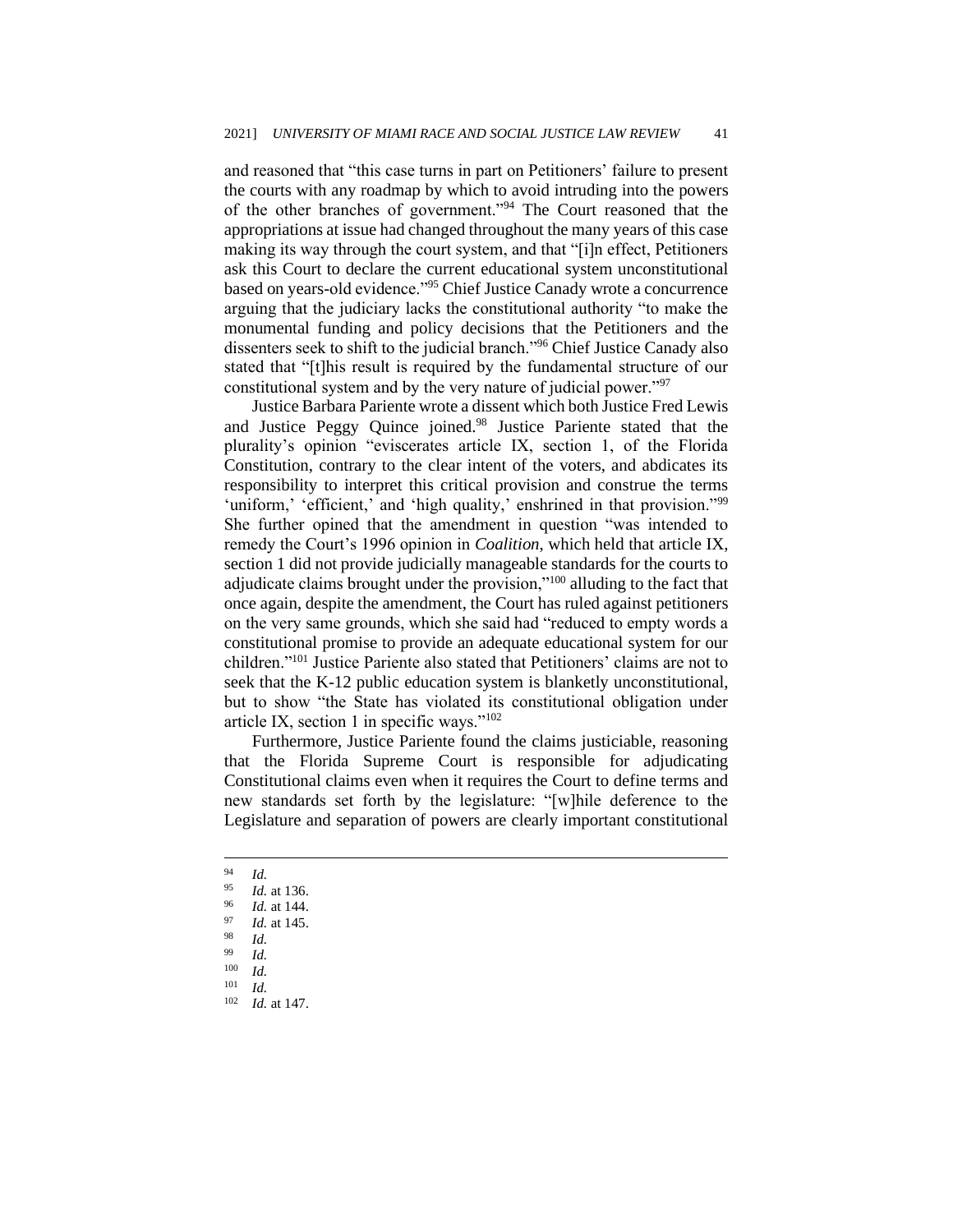principles, this Court cannot use those principles to escape its obligation to interpret provisions of the Florida Constitution and enforce the rights it grants to the citizens of this state."<sup>103</sup> Justice Pariente disagreed with the First District's reliance on *Marrero v. Commonwealth* because just three months before the First DCA's ruling on the instant case's appeal, the Pennsylvania Supreme Court had declined to use the precedent of *Marrero*; instead, it had held that the Petitioner in *William Penn School District v. Pennsylvania Department of Education* challenged the education system based on the state constitution *was* justiciable.<sup>104</sup> Justice Pariente also pointed out that the reliance of *Marrero* had been "outdated and overruled precedent, to the exclusion of the majority of other state supreme courts."<sup>105</sup>

In contrast to *Marrero*, Justice Pariente referenced that other state supreme courts have found the terms "uniform" and "efficient" to be justiciable in the context of a constitutional Education Clause.<sup>106</sup> Justice Pariente also argued that ordinary dictionary definitions should have been used to develop judicially enforceable standards for the term "high quality"<sup>107</sup>; she also stated that "the Florida Legislature has already defined 'high quality' by providing substantive content standards for students. As an example, the State prioritizes students' preparation for postsecondary education without remediation."<sup>108</sup> Justice Pariente concluded that based on the evidence presented, "Petitioners have made a strong showing that the State has failed to provide a 'high quality' and 'efficient' education to all of Florida's students,"<sup>109</sup> and also concluded that Petitioners' claim is justiciable and should have had the opportunity to establish that the State is violating its constitutional obligation.<sup>110</sup>

Justice Fred Lewis also wrote and filed a dissent, in which Justices Pariente and Quince joined.<sup>111</sup> Justice Lewis stated that he believed the plurality made a "very grave and harmful mistake" in this ruling, stating: "Although I understand their good-faith and well-intentioned approach, only time will truly reveal the depth of the injury inflicted upon Florida's

 $\frac{103}{104}$  *Id.* at 148.

*Id.* at 148-149.

<sup>105</sup> *Id.* at 149. To see how other state supreme courts have construed the judicially manageable terms set forth in article IX, section 1, *see e.g., Rose,* 790 S.W.2d at 211; Campbell Cty. Sch. Dist. v. State*,* 907 P.2d 1238, 1259 (Wyo. 1995); Davis v. State*,* 804 N.W.2d 618 (S.D. 2011)

<sup>106</sup> Citizens for Strong Schs., Inc. v. Fla. State Bd. of Educ*.*, 232 So. 3d 127, 152-153 (Fla. 1st DCA 2019).

 $\frac{107}{108}$  *Id.* at 154.

 $\frac{108}{109}$  *Id.* 

*Id.* at 155.

<sup>110</sup> *Id.* at 157.

<sup>111</sup> *Id.*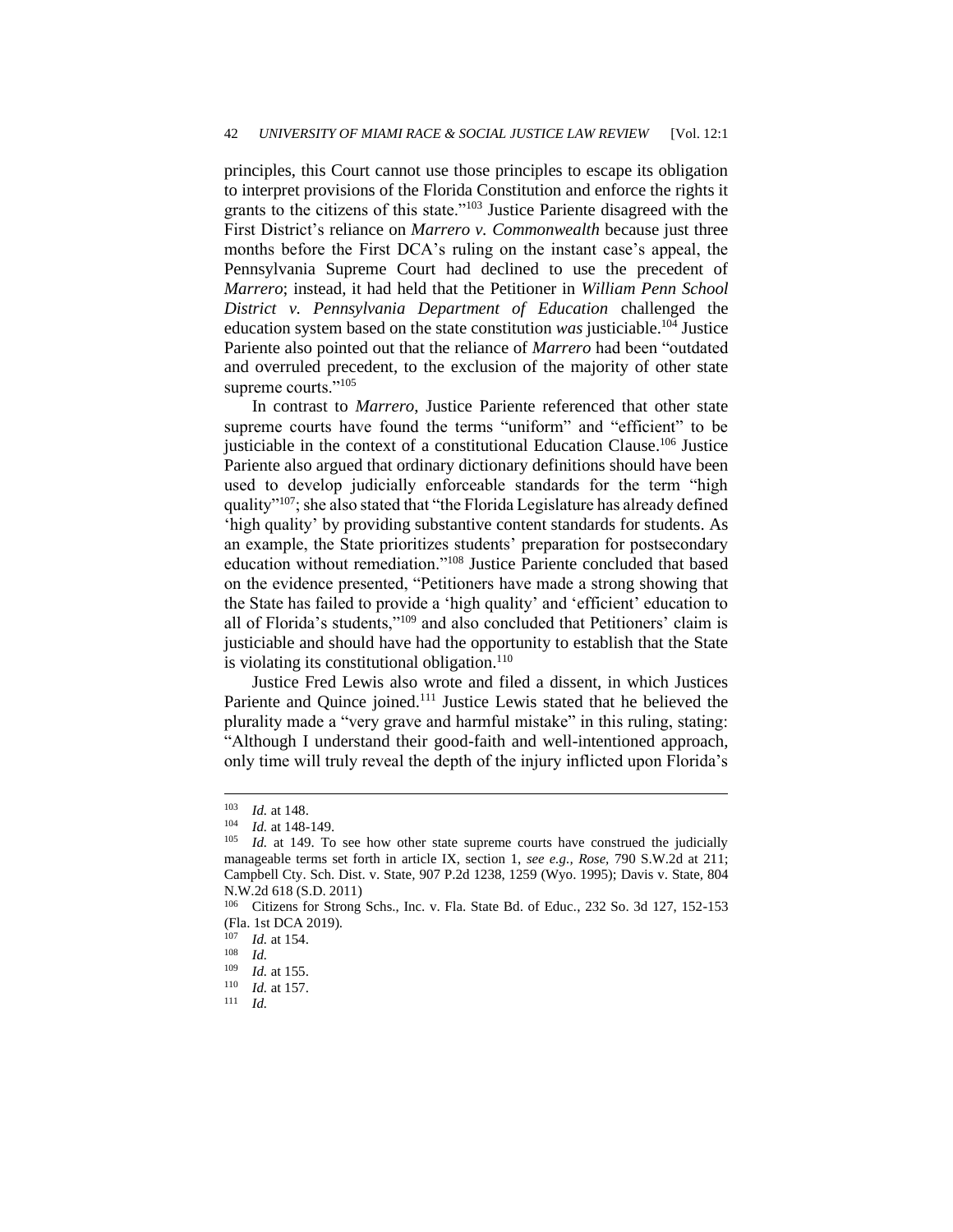children. The words describing the right to a high quality education and the constitutional concept of protecting that right ring hollow without a remedy to protect that right."<sup>112</sup> Justice Lewis then cited *Marbury v. Madison* and the Federalist papers to prove his point that Article IX, section 1(a) "clearly presents many justiciable questions that Florida courts can and should decide."<sup>113</sup> Justice Lewis further expands on that point by saying, "If we, as common law judges, do not discharge our duty to interpret the Constitution—even in complex and at times largely passionate cases—then constitutional protections would never have life. $"$ <sup>114</sup>

Justice Lewis then describes why he considers the constitutional amendment justiciable:

> Preliminarily, "courts must, in the first instance, interpret the text in question and determine whether and to what extent the issue is textually committed."<sup>115</sup> Both the First District Court of Appeal below and the Respondents argue that the inclusion of the phrase "by law" in article IX, section 1(a) somehow places the entire field of education as within the exclusive, unreviewable province of the legislative and executive branches. That logic is flawed. "By law" is a common phrase in our Constitution—used on 155 occasions—simply to signify that some legislation in the area is either permissible or necessary.<sup>116</sup>

As a result, Justice Lewis argues that "nothing in the language of article IX, section 1(a) so much as hints at the notion that the definition of a right to education is exclusively a legislative and executive prerogative."<sup>117</sup> Justice Lewis then points to the terms "safe and secure" as two justiciable terms within the constitutional amendment.<sup>118</sup> The only terms that have yet to be interpreted by the Court, he states, are "efficient"

<sup>116</sup> *Id.* at 158 (citing Ison v. Zimmerman, 372 So. 2d 431, 434 (Fla. 1979); Fla. Carry,

 $\frac{112}{113}$  *Id.* 

*Id.* 

<sup>114</sup> *Id.* at 158.

<sup>115</sup> *Id.* (quoting Nixon v. U.S., 506 U.S. 224, 228 (1993)).

Inc. v. City of Tallahassee, 212 So. 3d 452, 460 (Fla. 1st DCA 2017).

<sup>117</sup> *Id.*

<sup>&</sup>lt;sup>118</sup> "Two of the other requirements, safe and secure, are certainly subject to judicial review—as the trial court concluded in the final order. Final Order at 19 ("The terms in Article IX relating to "safe" and "secure" are subject to judicially manageable standards . . . .Florida's trial courts deal with issues related to safety and security all day long."). *Id.*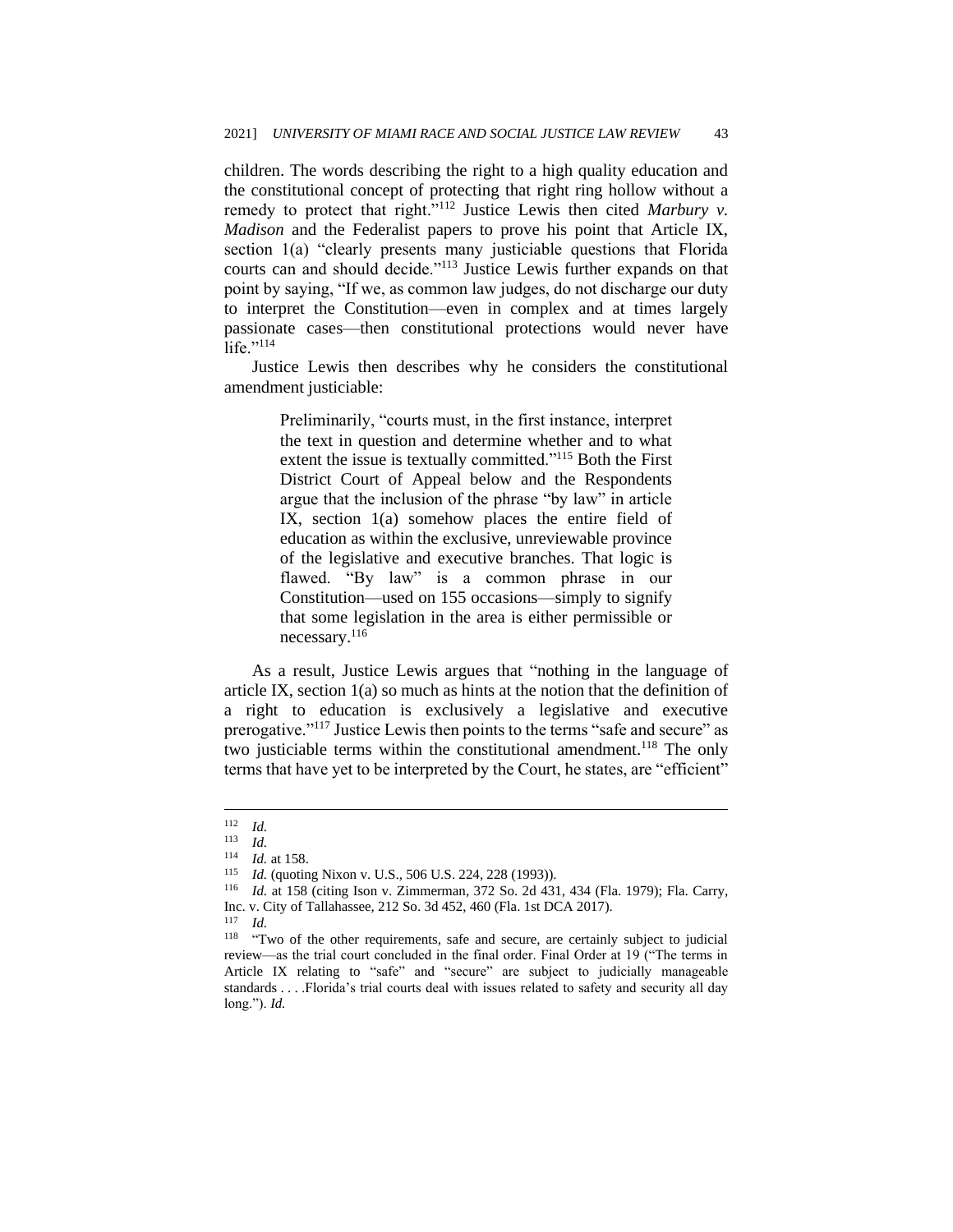and "high quality," and Justice Lewis makes his views clear that interpreting and defining those terms part of the are imperative, vital role of the judiciary, and that by concluding the terms non-justiciable, the Court has inflicted great harm in its ruling.<sup>119</sup>

#### IV. ANALYSIS

## *i. THE PLURALITY IN CITIZENS FOR STRONGER SCHOOLS ERRONEOUSLY INTERPRETED PETITIONERS' ALLEGATION AS A NONJUSTICIABLE POLITICAL QUESTION*

The failure of *Coalition* to elicit a Florida Supreme Court ruling that declares the State in violation of a justiciable fundamental right has had lasting effects on the State. Following the CRC's adoption of Proposal 157 and the subsequent Constitutional amendment, the Florida Supreme Court found in *Holmes* that the new amendment provided a judicially manageable standard. Despite this, the Florida Supreme Court ruled just the opposite in *Citizens for Stronger Schools.* This ruling goes against the legislative intent of the CRC, the will of the people, and the ample statistics and evidence on the record. Furthermore, because of this ruling, Florida has regrettably isolated itself as a state that has refused to address fundamental educational inequities<sup>120</sup> and will continue to fall behind in the national rankings of state education systems.

<sup>119</sup> "The process of interpreting and defining those terms may be somewhat challenging, but non justiciability is simply not the appropriate solution. Judges occasionally throw up justiciability barricades only to avoid the difficult or complex cases, taking the easy way out by using excuses to defer the decision of a case to a legislative body. But if our standard is to avoid difficult questions simply because they may implicate some attenuated political concern, then the Legislature has carte blanche to do as it pleases without any constitutional oversight or protection. The Legislature is composed of politicians; so, by definition, everything that the Legislature does is political in the abstract." *Id.*

<sup>120</sup> Indeed, as an Amicus Curiae Brief in Support of Appellant/Petitioners for *Citizens for Strong Schools* points out, "State supreme courts around the U.S. have held states to standards set forth in their constitutions and intervened when education systems failed to adhere to them, finding such claims to be undoubtedly justiciable." *See* Amicus Curiae Brief in Support of Appellants/Petitioners, at 14, Citizens for Strong Schs. v. Fla. State Bd. of Educ., 262 So. 3d 127 (2019) (No. SC18-67). It further points out that Washington, North Carolina, New Hampshire, Kentucky, and South Carolina have help educational systems accountable for disparities in performance among sub-groups of children. *Id.* at 14-18. This Amicus Curiae also points out that state supreme courts have held the funding schemes of states with similar constitutional language as insufficient and unconstitutional for failing to account for the unique needs of "all children," pointing to similar suits in Tennessee, Kansas, New York, and New Jersey. *Id.* at 18-20. This Amici Curiae was written by four organizations and one professor of law: (1) National Law Center on Homelessness & Poverty; (2) Florida's Children First; (3) the Children and Youth Law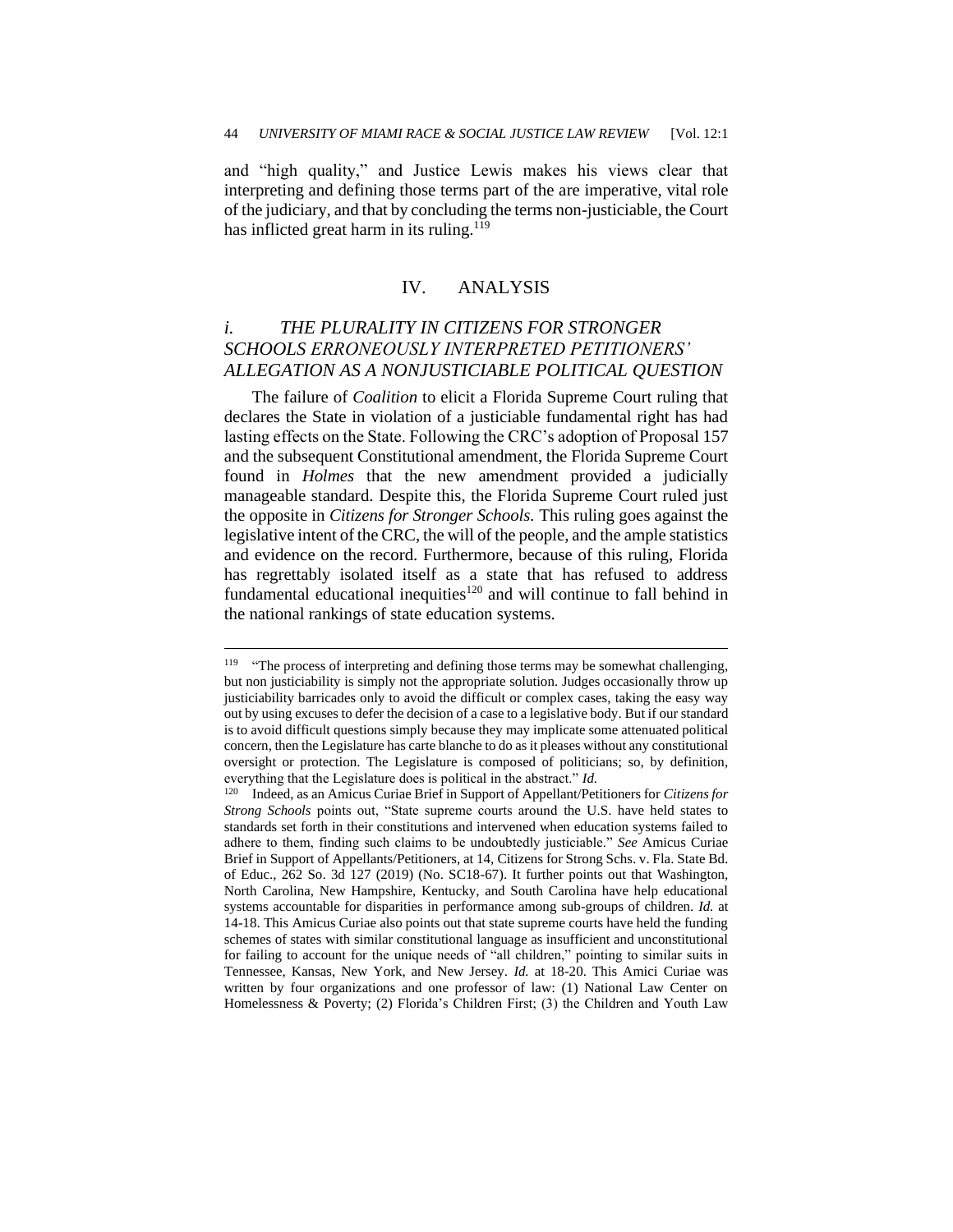The wide gaps in numerous measures of success of certain groups of students—including test scores of students of African American or Hispanic descent, impoverished students or students who attend school in a poorer district, and homeless students—show the significant ways in which the education system in Florida disproportionately fails to serve the needs of minorities, the poor, and students with physical, emotional, developmental, learning, and intellectual disabilities. These alarming gaps in success rates, based on evidence Petitioners provided, do not reveal a "uniform" or "high quality" system of education as mandated by the Constitutional amendment, and thus it is clear that the state's "paramount duty . . . to make adequate provision for the education of *all* children residing within its borders"<sup>121</sup> has been breached. However, the plurality argued that the constitutional amendment does not provide justiciable standards because Petitioners "fail to present any manageable standard by which to avoid judicial intrusion into the powers of the other branches of government."<sup>122</sup> The plurality's argument that this case involves a nonjusticiable political question fails for a variety of reasons.

First, it is erroneous and misleading to say that Petitioners did not present "sufficiently manageable standards" for the Court to interpret;<sup>123</sup> given that the Court had already found the amendment to provide justiciable standards in *Bush v. Holmes*. <sup>124</sup> In that case, the Court said that "[a]fter the 1998 revision restoring the 'paramount duty' language, Florida's education article is again classified as a Category IV clause, imposing a maximum duty on the state to provide for public education that is uniform and of high quality."<sup>125</sup> If the Legislature can be found to have violated that maximum duty in *Holmes*, it can be found in violation in *Citizens for Strong Schools* as well. Furthermore, the adequate provision as set forth by the legislature can be found to be in violation of the state's constitutional duty based again on *Holmes'* precedent; in that case, the Court wrote "Article IX, section 1(a) is a limitation on the Legislature's power because it provides a mandate to provide for children's education and a restriction on the execution of that mandate."<sup>126</sup> Based on that precedent, the Court should have never refused to rule in favor of Petitioners in order to "avoid judicial intrusion into the powers of the other

Clinic at the University of Miami School of Law; and (4) FSU College of Law, Children's Advocacy Clinic and Michael J. Dale, professor of law at Nova Southeastern University. <sup>121</sup> Fla. CONST. art. IX,  $\S 1(a)$  (1998).<br><sup>122</sup> Citizens for Strong Schs. v. Fla. St

Citizens for Strong Schs. v. Fla. State Bd. of Educ., 262 So. 3d 262, 129-130 (Fla. 1st DCA 2019).

 $\frac{123}{124}$  *Id.* at 129.

<sup>124</sup> 919 So. 2d 392 (Fla. 2006).

 $\frac{125}{126}$  *Id.* at 404.

*Id.* at 407.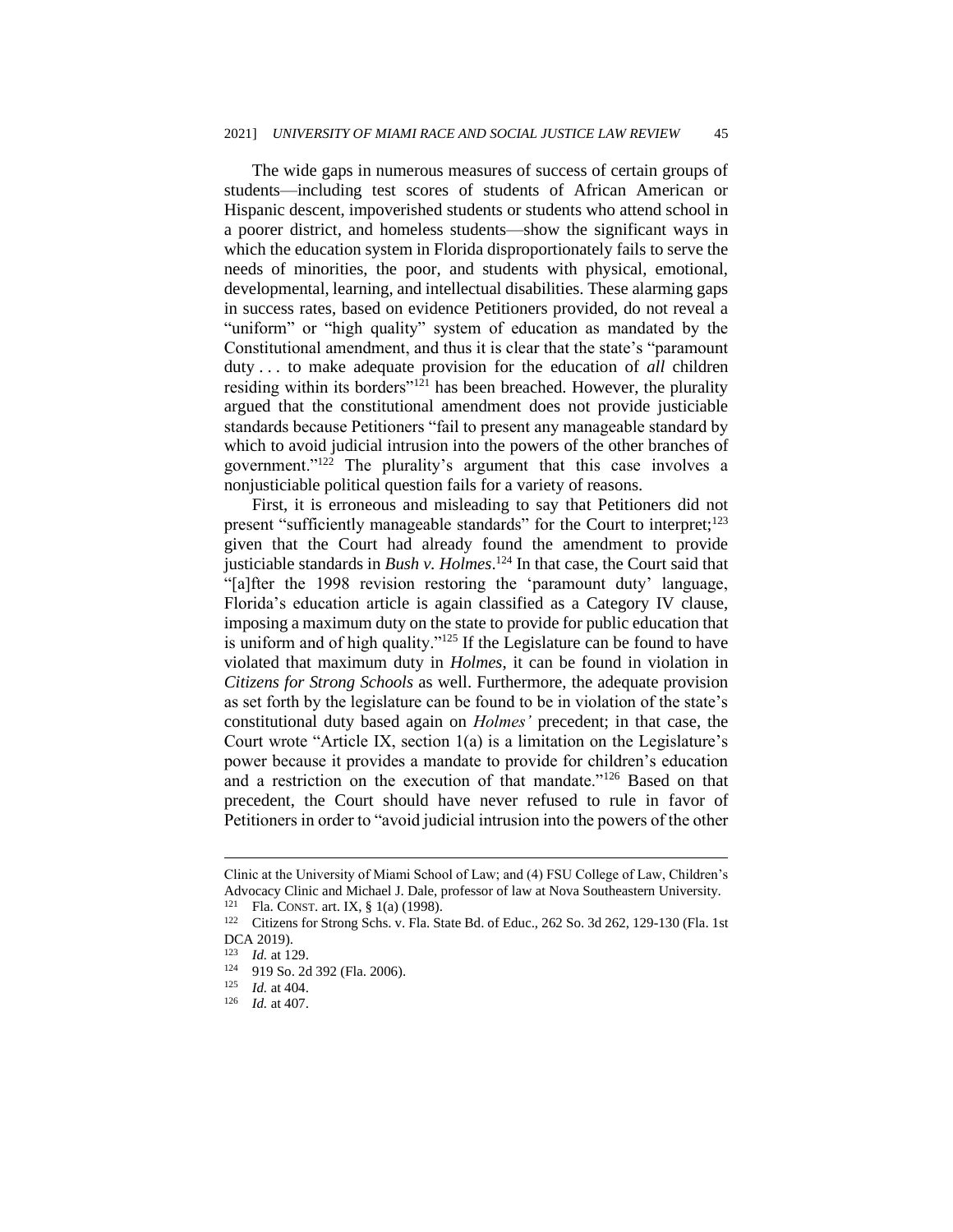branches of government" because the Court itself ruled that same Constitutional language as a necessary requirement of the judiciary, not a separation of powers violation.<sup>127</sup>

Moreover, a major indication that the Court should have intervened is the legislative history that led to this court case in the first place; namely, that after *Coalition* failed to garner a Court ruling in favor of fixing the gaps in equitable education in Florida public schools, the Florida Constitution was amended to rectify the inability of the court to intervene in said constitutional violations. The legislative history from the Constitution Revision Committee clearly shows deliberations between committee members on the increased duty on the State, and thus the judicial actions that could be commenced against the State, that would be created by the inclusion of the 1998 amendment. Another indication of the justiciability of this amendment is the fact that the Florida voters voted for the amendment's inclusion in the Florida Constitution. This was not some random bit of legislation that the vast majority of Floridians would never hear about; this amendment, which was on the 1998 Florida ballot, received 71% "yes" votes and 29% "no" votes, meaning this amendment was approved by an overwhelming majority of voters.

Floridians included this amendment in their Constitution because they wanted to improve the public education system in their state; when the system of education thus violates the language of the Constitution, it is the right of the people with standing, injured by that Constitutional violation, to sue and receive justice or systemic change. The Courts are supposed to imbue meaning into the words of the Constitution; this has been legal precedent in the United States since *Marbury v. Madison* established that the U.S. Constitution is law and not just aspirational language, and thus subject to judicial review.<sup>128</sup> Judicial review grants the judiciary the ability to strike down laws, statutes, and other governmental actions that violate the Constitution. Without justiciable recourse on state violations of constitutional amendments, whether those violations are purposeful or the act of poor legislation or policy, the Floridian children at the heart of this lawsuit have no realistic way of pursuing justice or real system change.<sup>129</sup>

The argument that the Constitutional language is merely aspirational and not justiciable is similarly untrue and not rooted in the aftermath of

<sup>127</sup> *Citizens for Strong Schs., Inc.*, 262 So. 3d at 130.

<sup>128</sup> *See* Marbury v. Madison, 5 U.S. 137 (1927); *see generally* Brown v. Bd. of Educ., 347 U.S. 483 (1954); *see generally* Plyler v. Doe, 457 U.S. 202 (1982).

<sup>&</sup>lt;sup>129</sup> "The protections our citizens have demanded are merely hollow phrases of nothingness if there is no remedy or actual access to the protections listed." *Citizens for Strong Schs.*, 262 So. 3d at 162 (Lewis, J., dissenting).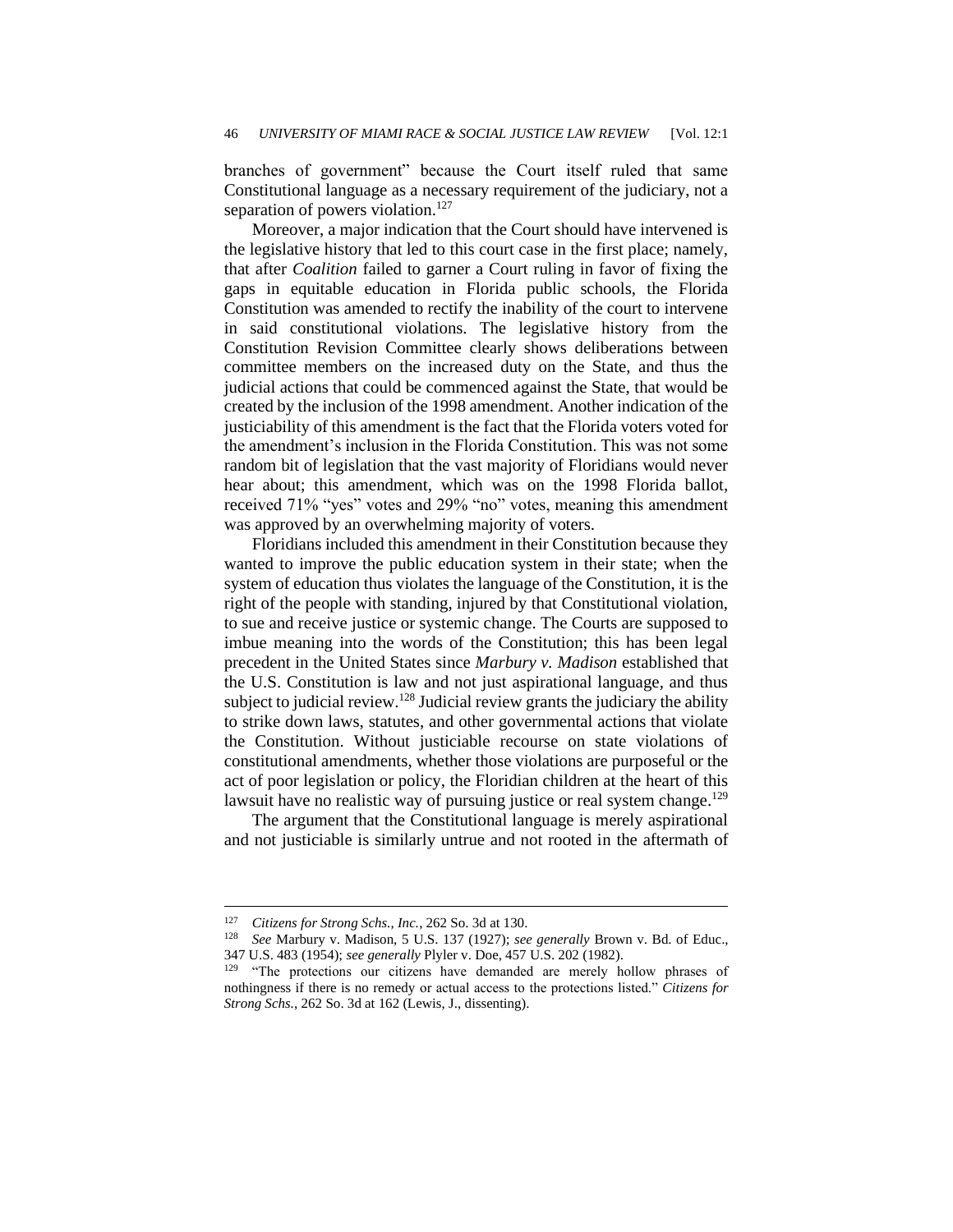Coalition and the legislative history of the amendment itself.<sup>130</sup> An "aspirational" constitutional statement, especially one that creates the maximum duty on the state and one that is voted by an overwhelming majority of voting constituents, does exactly what it describes; it creates binding constitutional language on specific subjects or on the state itself that the citizens aspire the state to respect as a liberty. That is to say, *every* constitutional amendment is arguably aspirational because *every* constitutional amendment aspires to show the intent of the state to respect some liberty of the people who live under that constitution. If the state and its people are bound to obey the Constitution as law, then the lack of obeying the Constitution is a violation of law, and thus there must be a judicial remedy for such a violation of law, even if those violations have been compounded by an entire system of government.

The plurality was dead set on viewing a constitutional law question not with the overwhelming precedent of the justiciability of the language, but with the strict devotion to the rigid, unworkable standards of strict separation of power. That rigid unwillingness to view the question as justiciable blinded these justices of their requirement as the judiciary to imbue meaning into the constitutional text, a tradition as old as *Marbury v. Madison*; as Justice Pariente writes in her dissent, "[t]he plurality has abdicated its responsibility to interpret the constitution and eviscerated article IX, section 1 contrary to the clear intent of the voters."<sup>131</sup> The plurality's rigidity in strict separation of powers also allowed the plurality to skirt their obligation to view overwhelming evidence and data of inadequacy and lack of uniformity and deduce that inadequate funding allocation is the root of this problem. This does not require the Supreme Court to decide what funding needs to be increased or reallocated, because the plurality is correct in that funding is a function of the legislative branch;<sup>132</sup> it only required the Court to look at the data and make a mathematical judgment as to whether the data provided was uniform for all Florida public school children, or at least *substantially* uniform. If the plurality was forced to admit the lack of uniformity among these affected subgroups, then it stands to reason that the Constitutional amendment is violated because there is an obvious lack of uniform scores. This lack of uniformity is logically a lack of the Constitutionally required "adequate provision." What is the nexus between the mathematical question of

<sup>130</sup> *See* Amicus Curiae Brief of Certain Commissioners of 1998 Constitution Revision Commission in Support of Appellants, at 6-7, *Citizens for Strong Schs.*, 262 So. 3d 127 (2019) (No. SC18-67).

<sup>&</sup>lt;sup>131</sup> *Id.* at 157 (Pariente, J., dissenting).<br><sup>132</sup> Additionally, case law does not allo

<sup>132</sup> Additionally, case law does not allow the Florida Supreme Court to decide the *amount* of adequate funding; *see* Coal. for Adequacy & Fairness in Sch. Funding, Inc. v. Chiles, 680 So. 2d 400 (Fla. 1996).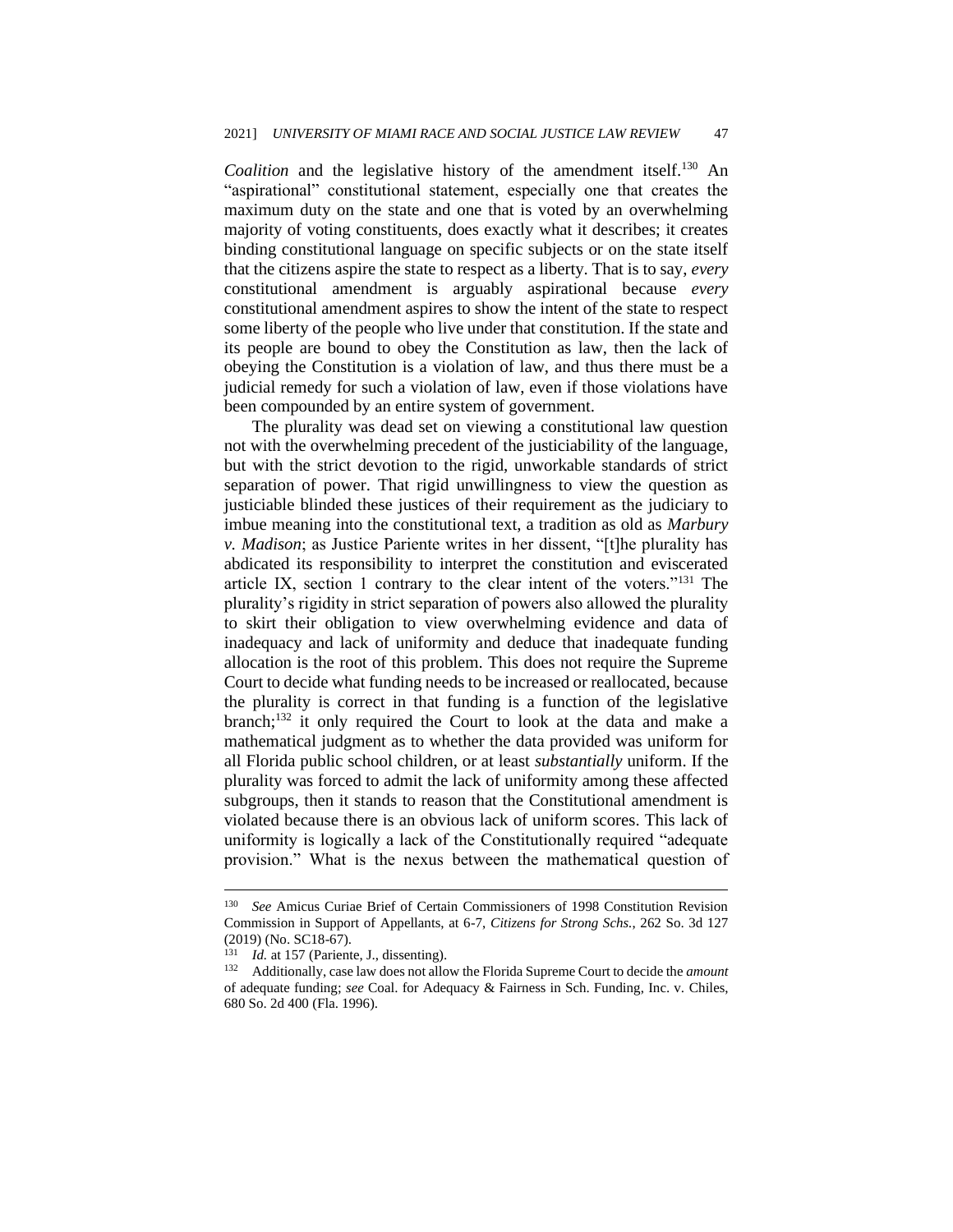uniformity posed and the State of Florida's liability? It's simply put forth by Petitioners: the current system of public education funding provision is *not* adequate because it does *not* provide for a uniform system of education for *all* students as set forth by the Florida Constitution, particularly affecting those students who perhaps need a strong education the most. It is shameful that this Court ruled in this way despite the overwhelming evidence supporting Petitioners' claims as well as the overwhelming evidence that this amendment is justiciable.

What is more disconcerting is the way the Florida Supreme Court's plurality opinion accepted the First District Court of Appeals' ruling, which cherry-picked bad law—overlooking the majority of persuasive law from other states' Supreme Courts—in order to rule that the claims were not justiciable. Why would the First District Court of Appeal, for example, rely on *Marrero v. Commonwealth*, a Pennsylvania Supreme Court case where that state's highest court held that a claim was *not* justiciable, when three months prior to the First District's ruling, the Pennsylvania Supreme Court overruled *Marrero* and held that a similar claim *was* justiciable?<sup>133</sup> Why would the First District, and the Florida Supreme Court, look at the other States' Supreme Courts and willfully ignore all of the persuasive case law from other jurisdictions to the contrary?<sup>134</sup> As Justice Lewis writes in his dissent, "justiciability is an excuse here to avoid a tough case in these education adequacy challenges, rather than sound legal reasoning based on a valid separation of powers analysis. And, when the risk is that a nonjusticiability label could render nugatory our children's constitutional right to education, dodging our duty won't suffice."<sup>135</sup>

## *ii. THE LACK OF UNIFORMITY AND ADEQUATE PROVISIONS WILL HAVE DEVASTATING EFFECTS ON FLORIDA'S CHILDREN—ESPECIALLY ITS MOST VULNERABLE POPULATIONS*

Florida's public-school system was wrongfully found by the plurality to be an adequate system of public education. Notwithstanding the evidence provided by Petitioners, as well as national data and studies corroborating the significance of the evidence as proof of the inadequacy of the system, it is clear that the refusal of the plurality to intervene will have lasting damaging effects on Florida's place in the national education ranking system, but more importantly on the subgroups children who have been injured by these inequities.

<sup>133</sup> *Citizens for Strong Schs., Inc*., 262 So. 3d at 149 (Pariente, J., dissenting).

<sup>134</sup> *Id*. at nn. 15-16; *see also* cases cited *supra* note 5.

Id. at 161 (Lewis, J., dissenting).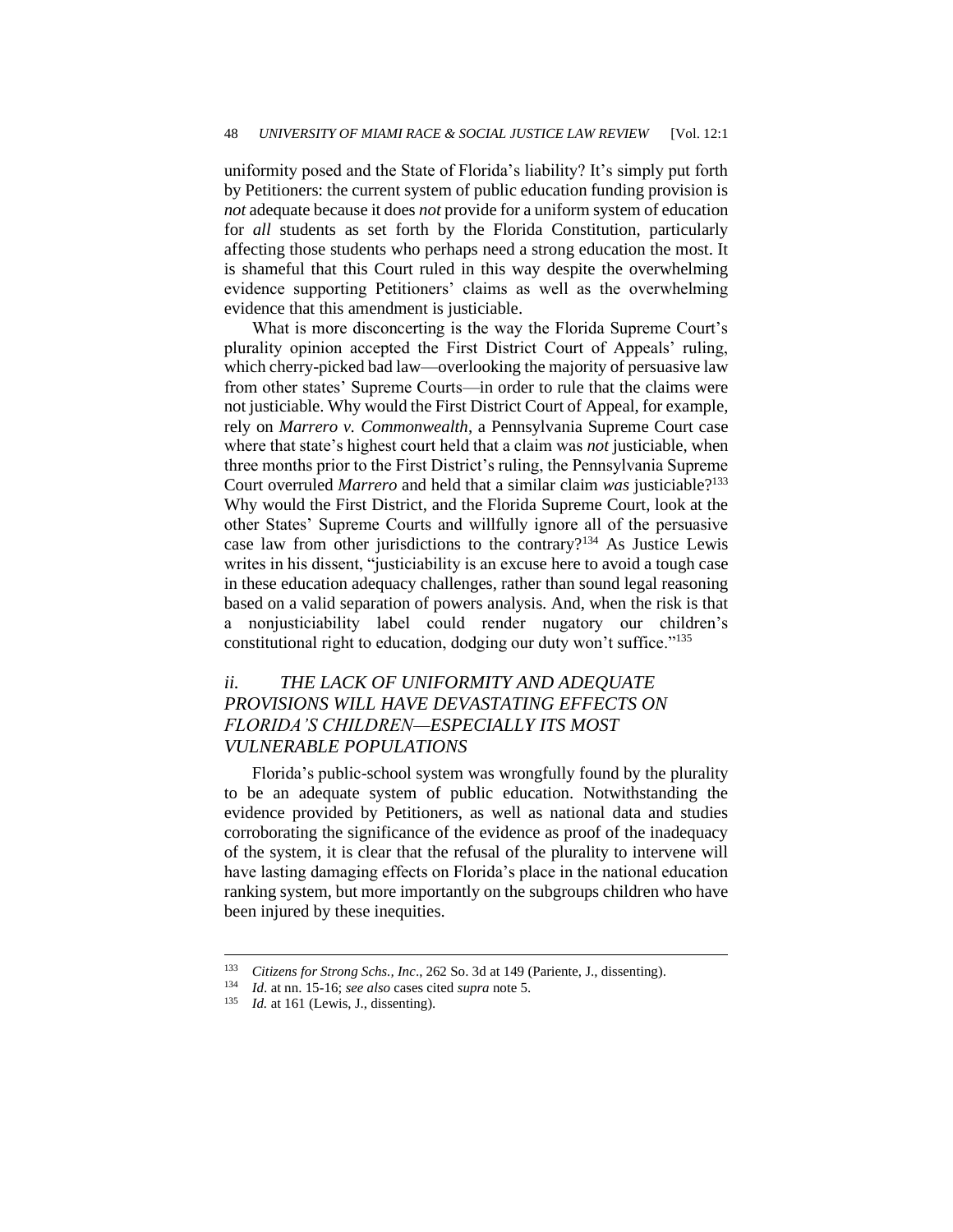A comparison of this state's education system with other states' begins with a comparison of legislative appropriations. One of the major indicators of the strength of the appropriations lies in the per pupil average per state. According to the 2017 U.S. Census Bureau's Annual Survey of School System Finances, depicting revenues and spending for all public elementary-secondary school systems in 2017, Florida spent \$9,075 per pupil, one of the lowest per pupil expenditures in the nation, where the lowest expenditure per pupil was just \$7,179.<sup>136</sup> For perspective, New York, the state with the highest per pupil spending, spent \$23,091 per pupil. In the 2017-2018 school year, Florida had 2,832,424 students enrolled in public elementary and secondary schools; New York had 2,724,663.<sup>137</sup>

The wide gaps in data provided by Petitioners is a devastating insight into how the current Florida education system has perpetuated a form of de facto segregation, not necessarily in the form of traditional, racial-based segregation of pre-*Brown v. Board of Education*<sup>138</sup> days, but that of socioeconomic segregation. This socioeconomic segregation is just as sinister as its racially based counterpart, for it is the kind that has lasting effects on a person's chances of social mobility. If a school system's low national rankings and statistics, fueled by its inadequate funding appropriations, have created such vast inequity amongst its student population, something has gone seriously wrong. These wide gaps in success rates for certain subgroups of students are not just blatantly in violation of the Florida Constitution via Amendment IX  $\S$  1(a); they are literal indicators of the future success or failure of the state and country at large.

According to the Education Trust, Florida ranks thirty-second out of fifty comparing state contribution to state funding, within the bottom fiftieth percentile,  $^{139}$  despite Florida having the third largest population in the United States<sup>140</sup> and despite having the fourth and sixth largest school districts in the country (Miami-Dade and Broward counties, respectively).<sup>141</sup> Additionally, studies have shown it is an increasingly difficult task to spread funding between traditional schools and charter

<sup>136</sup> Michael Maciag, *States That Spend the Most (and the Least) on Education*, GOVERNING (June 3, 2019), https://www.governing.com/topics/education/gov-stateeducation-spending-revenue-data.html.

<sup>137</sup> NAT'L CENTER FOR EDUC. STAT.,"*Public Elementary/Secondary School Universe Survey," 2017-2018 v.1a*.

<sup>&</sup>lt;sup>138</sup> Brown v. Bd. of Educ. Of Topeka, Shawnee Cnty., Kan. 347 U.S. 483, 493 (1954).<br><sup>139</sup> The State of Eurdine Equity in Elorida. The EDUCATION TRUST.

<sup>&</sup>lt;sup>139</sup> *The State of Funding Equity in Florida*, THE EDUCATION TRUST.<br><sup>140</sup> *IIS states - Ranked by Population 2021* WORLD POPULATION RE

<sup>140</sup> *US states - Ranked by Population 2021*, WORLD POPULATION REVIEW.

<sup>141</sup> *Top 10 Largest School Districts by Enrollment and Per Pupil Current Spending,* U.S. CENSUS BUREAU (May 21, 2019).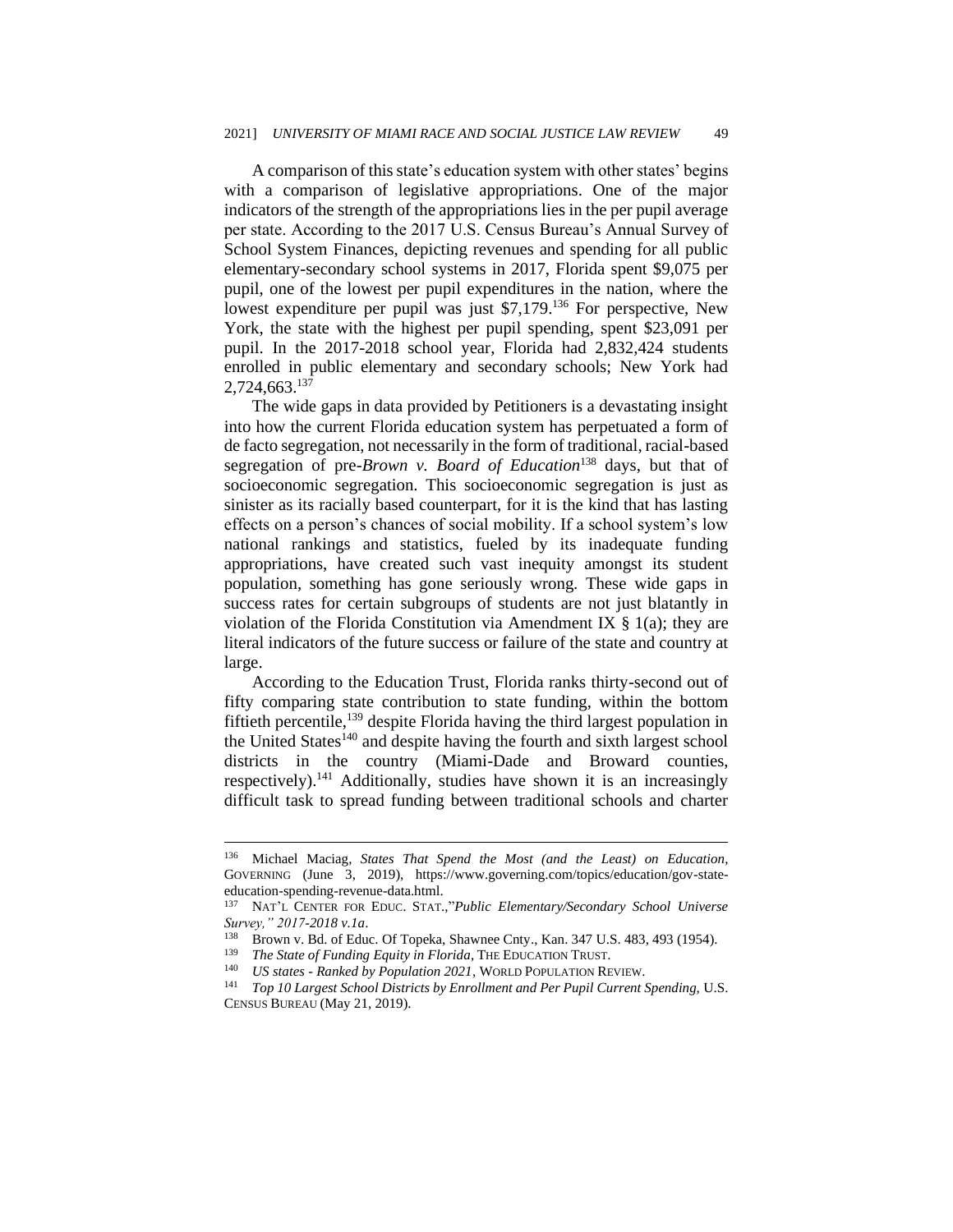schools in Florida.<sup>142</sup> Charter schools generally do not serve the same diverse populations that traditional schools may, and that can have a negative effect on the traditional schools. "[T]he implication remains funding plays a statistically significant role in student achievement in traditional schools, which was not present in many of the charter schools . . . the traditional schools were serving far more students in poverty, with special needs, and English language learner needs than the charter schools so it stands to reason funding would play a bigger role in the achievement of these groups."<sup>143</sup> Impoverished students bear the brunt of such a conservative system of funding. "Inequality in mathematics and reading skills results in inequality in educational attainment and inequality in labor market earnings. The best evidence on the reading and math skills of American children comes from the National Assessment of Educational Progress (NAEP), often called the nation's report card. Math skills are particularly important predictors of subsequent labor market outcomes."<sup>144</sup>

If the argument were based solely on the notion that these statistics violated the Constitutional mandate for "uniform[ity]," but this is not just a problem that should be left to these individual school districts. This is not just an argument that appeals to just to those interested in education as a harbinger for social equality; increasing graduation rates and encouraging better schools can have a long-term positive economic impact on a state. For example, improved education and more stable employment greatly increase tax revenue, such as a return of at least 7 dollars for every dollar invested in pre-kindergarten education.<sup>145</sup> Additionally, ensuring that K-12 public education is strong enough to carry over into a four-year college degree has important benefits for society, according to a 2008 study on the relationship between increased public spending on higher education and long-term quality of life: "higher income, lower unemployment, better health, longer life, faster technology creation and adoption, reduced crime, greater tolerance, increased civic involvement, and so on."<sup>146</sup> For instance, poor children who attend better-funded schools are more likely to complete high school and have higher earnings and

<sup>142</sup> Brittany Larkin, *The Relationship Between Florida's Traditional Schools, Education Management Organization Charters, and Hometown Charters Fiscal Revenues and Instructional Expenditures on Student Achievement*, 42 J. OF EDUC. FIN. 79, 97 (2016).  $\frac{143}{144}$  *Id.* 

Richard J. Murnane, *Improving the Education of Children Living in Poverty*, THE FUTURE OF CHILDREN 161, 162, (2007).

<sup>145</sup> Dana Mitra, *Pennsylvania's Best Investment: The Social and Economic Benefits of Public Education*, EDUC. LAW CENTER at 3, (last visited Nov. 1, 2021).

<sup>146</sup> Philip A. Trostel, *High Returns: Public Investment in Higher Education*, UNIV. OF ME. (Spring 2008).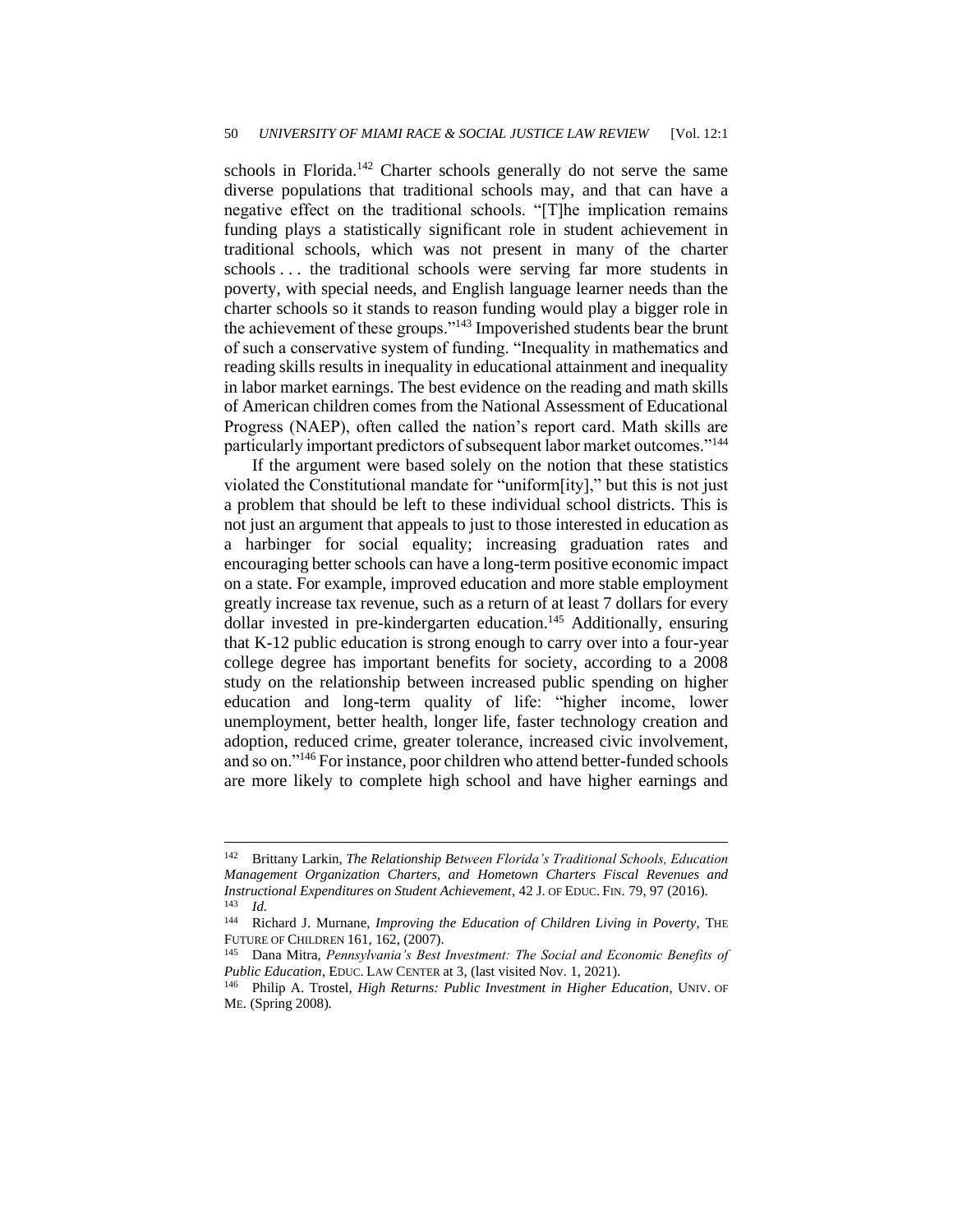lower poverty rates in adulthood.<sup>147</sup> Also, graduating from high school reduces dependency on public health programs by  $60\%$ .<sup>148</sup> Furthermore, there is a strong correlation between increasing education and decreasing crime<sup>149</sup>, which would save the state of Florida incarceration costs. This is especially true for students who finish their education and graduate from a secondary school; hence, it should be the responsibility of the state to ensure educational equity, and secondary educational attainment should be of the upmost importance to the state<sup>150</sup>. The importance of educational equity thus has many far-reaching long-term economic impacts on the state of Florida, meaning this lack of adequacy and uniformity will have severe effects not just on the individual students negatively affected by this ruling, but also on the state of the economy as a whole.

Finally, the law is not black and white; while it is important to analyze precedent and to respect the differing goals and responsibilities of the executive and legislative branches, the judiciary must also think critically about the implications of its ruling. By not ruling in favor of Petitioners, the judiciary has made a series of unfortunate statements: it is a statement to the legislature that its funding is enough, when it is quite obviously not; it is a statement that these statistics are uniform, when they are mathematically and by definition not; it is a statement to Petitioners who have been injured by these policies and appropriations that they do not have a legal remedy when the government violates its Constitution, when they do; and it is a statement to the entire country that the Florida system of public education is not a uniform, high quality system.

<sup>&</sup>lt;sup>147</sup> MICHAEL LEACHMAN, KATHLEEN MASTERSON, & MARLANA WALLACE, CENTER ON BUDGET AND POLICY PRIORITIES, AFTER NEARLY A DECADE, SCHOOL INVESTMENTS STILL WAY DOWN IN SOME STATES  $(2016)$ .<br><sup>148</sup> Mitro sunga pote 81 at 3

<sup>&</sup>lt;sup>148</sup> Mitra, *supra* note 81, at 3.<br><sup>149</sup>  $\cdot$  Cohner and Moretti (200

<sup>&</sup>quot;Lochner and Moretti (2004) find that a one-year increase in average education levels in a state reduces state-level arrest rates by 11 percent or more. These estimated effects are very similar to the predicted effects derived from multiplying the estimated increase in wages associated with an additional year of school by the estimated effects of higher wage rates on crime (from Gould, Mustard and Weinberg 2002). This suggests that much of the effect of schooling on crime may come through increased wage rates and opportunity costs. Given the strong relationship between high school completion and incarceration, Lochner and Moretti (2004) also estimate specifications using the high school completion rate as a measure of schooling. These estimates suggest that a ten percentage point increase in high school graduation rates would reduce arrest rates by seven to nine percent." RANDI HJALMARSSON & LANCE LOCHNER, THE IMPACT OF EDUCATION ON CRIME: INTERNATIONAL EVIDENCE, 50-51 (2012).

<sup>&</sup>lt;sup>150</sup> "Secondly, given the most sizeable reductions in crime appear to result from the final years of secondary school, policies that encourage high school completion would seem to be most promising in terms of their impacts on crime. Because crime rates are already quite low among high school graduates, policies that encourage post-secondary attendance or completion are likely to yield much smaller social benefits from crime reduction." *Id.*